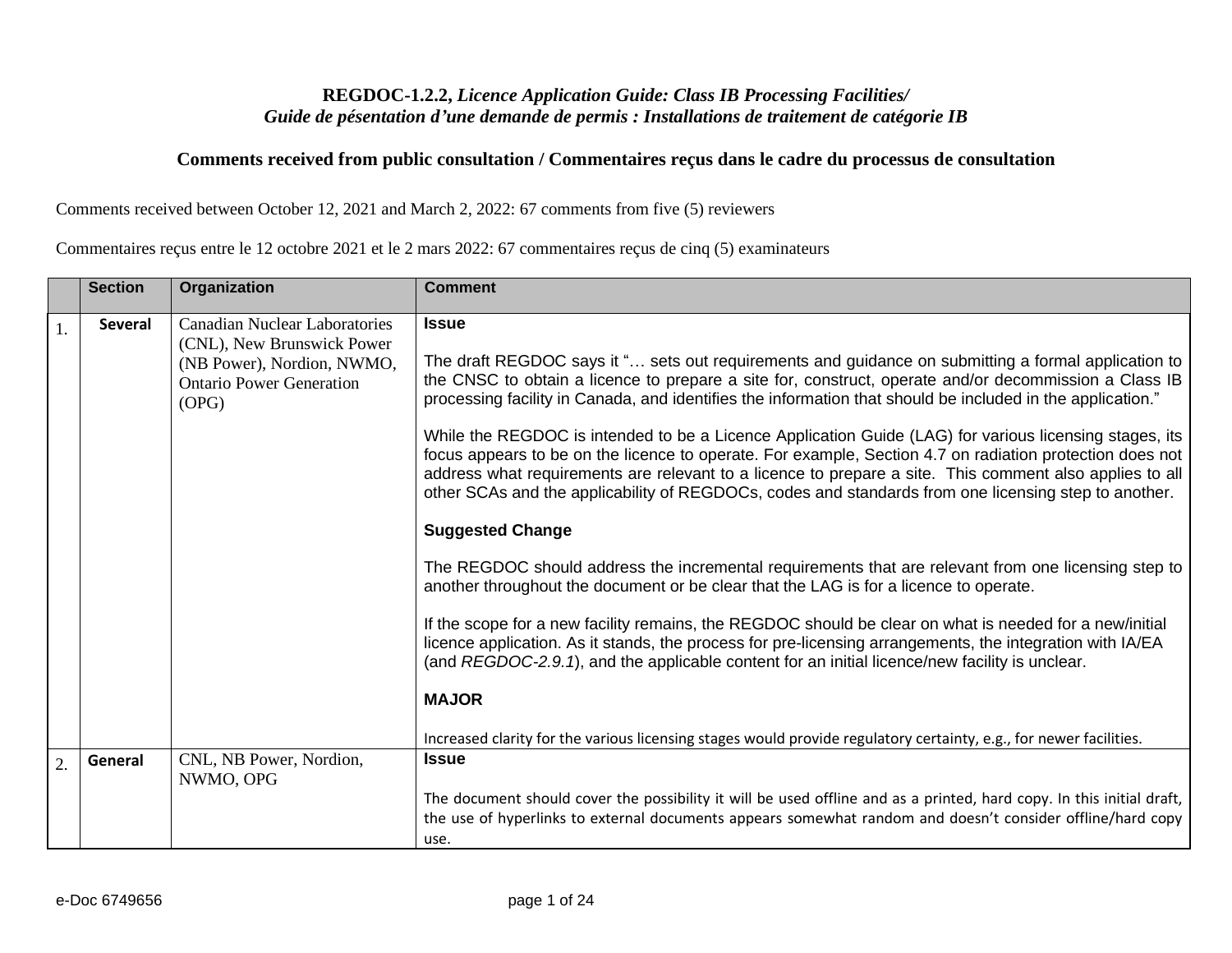|    | <b>Section</b> | Organization            | <b>Comment</b>                                                                                                                                                                                                                                                                                                                                                                                                      |
|----|----------------|-------------------------|---------------------------------------------------------------------------------------------------------------------------------------------------------------------------------------------------------------------------------------------------------------------------------------------------------------------------------------------------------------------------------------------------------------------|
|    |                |                         | <b>Suggested Change</b><br>For ease of use in all formats, future drafts should:<br>• Show hyperlinked internet addresses as text rather than being hidden by hyperlink names (ex. CNCS's<br>website).<br>• Ensure references include all mentioned external documents, including the NSCA and associated regulations.<br>These are hyperlinked to laws and not listed under References.<br>Clarification           |
| 3. | General        | CNL, NB Power, Nordion, | <b>Issue</b>                                                                                                                                                                                                                                                                                                                                                                                                        |
|    |                | NWMO, OPG               | The draft contains numerous mentions of "regulatory requirements" without proper context.<br><b>Suggested Change</b>                                                                                                                                                                                                                                                                                                |
|    |                |                         | The document must make clear that every mention of "regulatory requirements" is, in fact, "regulatory<br>requirements set under the NSCA" and that any other "regulatory requirements" are clarified on a case-by-case<br>basis.                                                                                                                                                                                    |
| 4. | General        | CNL, NB Power, Nordion, | Clarification<br><b>Issue</b>                                                                                                                                                                                                                                                                                                                                                                                       |
|    |                | NWMO, OPG               | There is some inconsistency between the body of the REGDOC and Appendix C. For example:<br>•REGDOC-2.7.1 is a guidance document but it is listed in Table C.1 as a REGDOC that has to be met. Would it be<br>more appropriate to list it in Table C.3 as a REGDOC to be considered?<br>REGDOC-2.13.1 is not a guidance document but it is listed in both Table C.1 and C.3. Should it be<br>removed from Table C.3? |
|    |                |                         | <b>Suggested Change</b>                                                                                                                                                                                                                                                                                                                                                                                             |
|    |                |                         | The REGDOC should ensure reference REGDOCs are provided consistently.                                                                                                                                                                                                                                                                                                                                               |
|    |                |                         | <b>MAJOR</b>                                                                                                                                                                                                                                                                                                                                                                                                        |
|    |                |                         | As written, this promotes regulatory uncertainty and inconsistency with "shall" requirements.                                                                                                                                                                                                                                                                                                                       |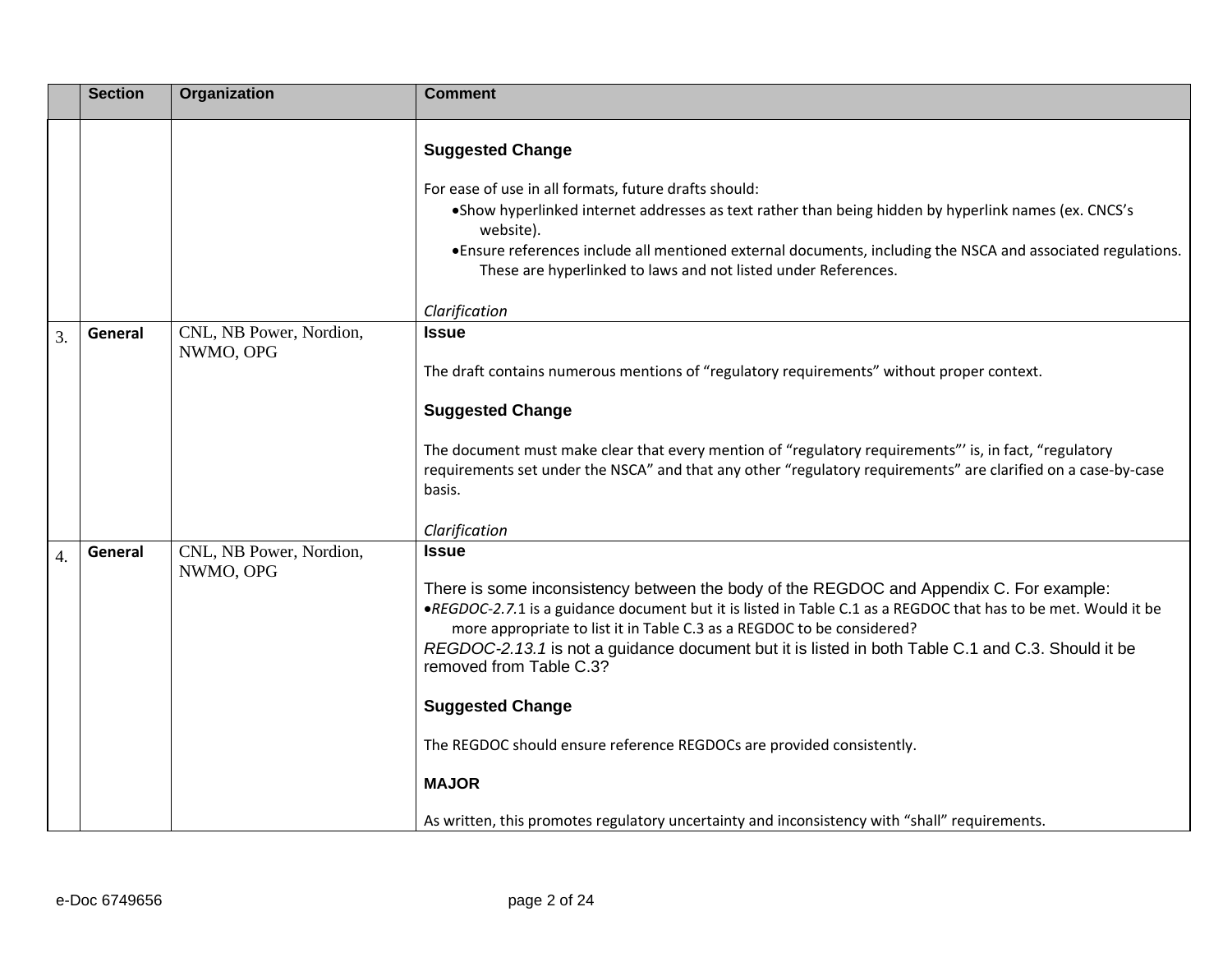|    | <b>Section</b> | Organization                         | Comment                                                                                                                                                                                                                                                                                                                                                                                                                                                                                                                                                                                                                      |
|----|----------------|--------------------------------------|------------------------------------------------------------------------------------------------------------------------------------------------------------------------------------------------------------------------------------------------------------------------------------------------------------------------------------------------------------------------------------------------------------------------------------------------------------------------------------------------------------------------------------------------------------------------------------------------------------------------------|
| 5. | 1.1            | CNL, NB Power, Nordion,<br>NWMO, OPG | <b>Issue</b>                                                                                                                                                                                                                                                                                                                                                                                                                                                                                                                                                                                                                 |
|    |                |                                      | As written, the draft leads to confusion around applicable facilities.                                                                                                                                                                                                                                                                                                                                                                                                                                                                                                                                                       |
|    |                |                                      | <b>Suggested Change</b>                                                                                                                                                                                                                                                                                                                                                                                                                                                                                                                                                                                                      |
|    |                |                                      | The description of type 1B facilities should align with similar applicable documentation, such as REGDOC-2.4.4.                                                                                                                                                                                                                                                                                                                                                                                                                                                                                                              |
|    |                |                                      | The REGDOC should also make it clear which facilities are covered. For example, Section 1.1 refers to a "Class IB<br>nuclear facility for" and Section 1.2 refers to a "Class IB processing facility." Class IB processing facility should be<br>defined and this REGDOC should be clear that it applies to this sub-type of a Class IB facility and not all Class IB<br>facilities.                                                                                                                                                                                                                                         |
|    |                |                                      | Clarification                                                                                                                                                                                                                                                                                                                                                                                                                                                                                                                                                                                                                |
| 6. | 2.2            | CNL, NB Power, Nordion,<br>NWMO, OPG | <b>Issue</b>                                                                                                                                                                                                                                                                                                                                                                                                                                                                                                                                                                                                                 |
|    |                |                                      | Licensees have the following concerns with this subsection:                                                                                                                                                                                                                                                                                                                                                                                                                                                                                                                                                                  |
|    |                |                                      | 1) The 3 <sup>rd</sup> paragraph says, "The licensing process is initiated when the applicant submits a licence application."<br>This conflicts with later language which suggests consultation with CNSC staff prior to the licence application<br>to ensure the application contains all required information. For example, the opening sentence in the 2 <sup>nd</sup><br>paragraph of sub-section 2.4 says, "Early in the licensing process, the CNSC may provide guidance " If the<br>licensing process begins with the licence application, then the CNSC is providing guidance after the<br>application is submitted. |
|    |                |                                      | 2) The inclusion of links and explanations of the environmental review process, although the document<br>does not require the submission of an environmental review. An environmental review can as one of<br>the steps in the licencing process and better explained in detail under a dedicated heading.                                                                                                                                                                                                                                                                                                                   |
|    |                |                                      | <b>Suggested Change</b>                                                                                                                                                                                                                                                                                                                                                                                                                                                                                                                                                                                                      |
|    |                |                                      | For<br>drafts,<br><b>CNSC</b><br>future<br>licensees<br>staff<br>urge<br>to:                                                                                                                                                                                                                                                                                                                                                                                                                                                                                                                                                 |
|    |                |                                      | 1) Amend the 1 <sup>st</sup> sentence of the 3 <sup>rd</sup> paragraph to read, "The licensing process is initiated when the applicant<br>advises CNSC staff of their intent to submit a licence application on a specified date submits a licence<br>application."                                                                                                                                                                                                                                                                                                                                                          |
|    |                |                                      | 2) More clearly outline the licensing process, including steps and the anticipated decision terms for each step of                                                                                                                                                                                                                                                                                                                                                                                                                                                                                                           |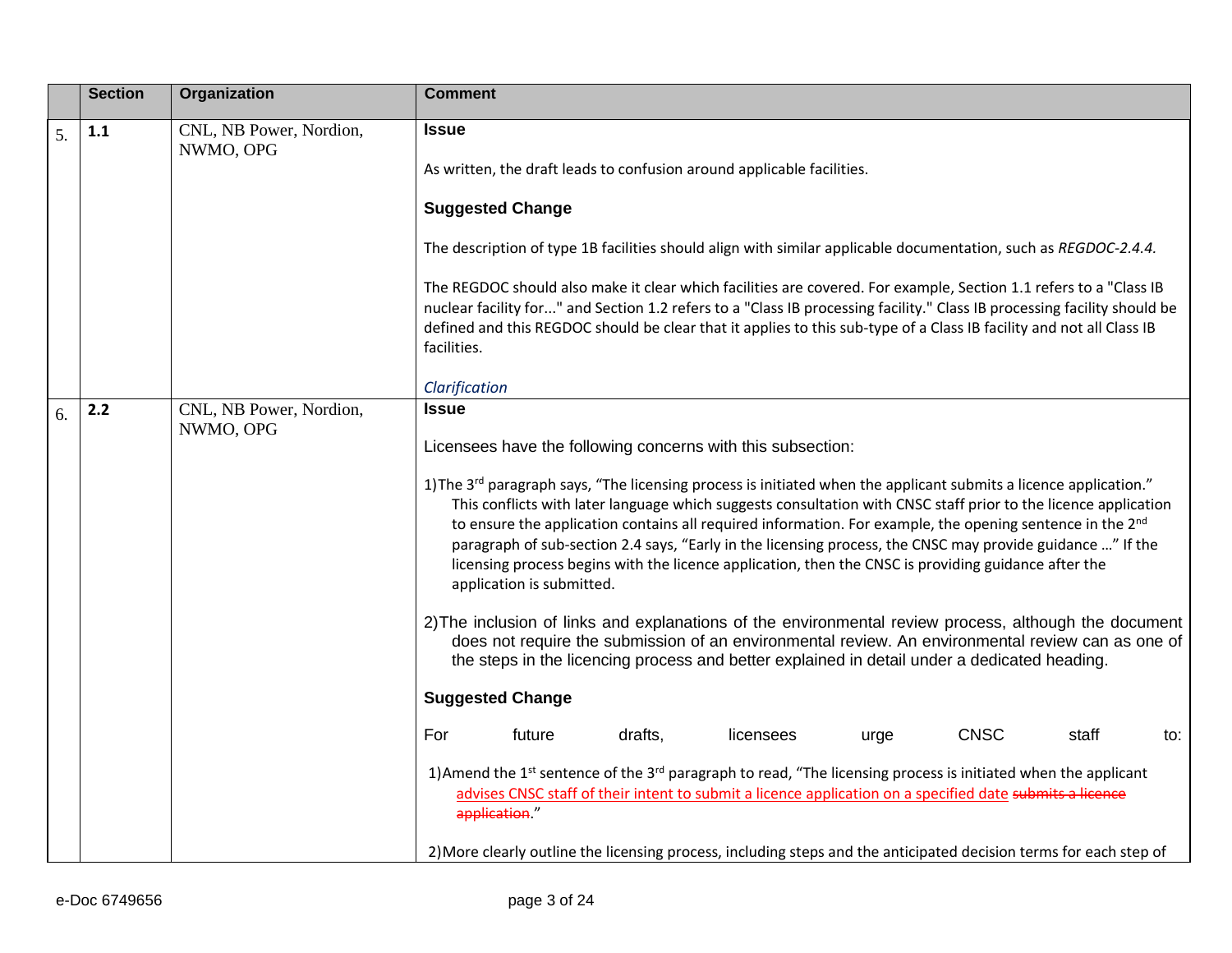|                  | <b>Section</b> | Organization                         | <b>Comment</b>                                                                                                                                                                                                                                                                                                                                                                                                                                                                                                                                                                                                                                                                                                                                                                                                |
|------------------|----------------|--------------------------------------|---------------------------------------------------------------------------------------------------------------------------------------------------------------------------------------------------------------------------------------------------------------------------------------------------------------------------------------------------------------------------------------------------------------------------------------------------------------------------------------------------------------------------------------------------------------------------------------------------------------------------------------------------------------------------------------------------------------------------------------------------------------------------------------------------------------|
|                  |                |                                      | the licencing process. Perhaps include a flowchart.                                                                                                                                                                                                                                                                                                                                                                                                                                                                                                                                                                                                                                                                                                                                                           |
|                  |                |                                      | For further clarity, staff is urged to:<br>• Remove the $4th$ paragraph. The information is redundant here as it is does not clarify the licencing<br>process.<br>•Cross-reference this draft for use with REGDOC-2.9.1, Environmental Protection and provide better<br>guidance on early engagement with respect to the environmental assessment process Specifically:<br>What is the preferred format to pursue engagement -written, in-person, other? What level or type<br>of information is required for this to be meaningful? How does this other conversation interconnect<br>with the licensing application process?<br>•For new applications, explain how funding/payment for this type of work is assessed.<br>Include guidance on how to handle situations where a particular SCA does not apply. |
|                  |                |                                      | <b>MAJOR</b>                                                                                                                                                                                                                                                                                                                                                                                                                                                                                                                                                                                                                                                                                                                                                                                                  |
|                  |                |                                      | As written, an applicant could submit a complete licence application without consultation and then be required<br>to resubmit an entire application if it does not meet the requirements of CSNC staff. There needs to be a trigger<br>for CNSC staff to provide expectations.                                                                                                                                                                                                                                                                                                                                                                                                                                                                                                                                |
|                  |                |                                      | Without more clarity, it would be difficult to plan new licence applications and understand the timing/duration of<br>the required effort.                                                                                                                                                                                                                                                                                                                                                                                                                                                                                                                                                                                                                                                                    |
| $\overline{7}$ . | 2.4            | CNL, NB Power, Nordion,<br>NWMO, OPG | <b>Issue</b>                                                                                                                                                                                                                                                                                                                                                                                                                                                                                                                                                                                                                                                                                                                                                                                                  |
|                  |                |                                      | Similar to comments #1 and #6, licensees have concerns with the 6 <sup>th</sup> paragraph, which reads, "For new licence<br>applications, the applicant should consult with CNSC staff to confirm which editions of the codes and standards<br>applicable to the facility are acceptable. This should be done prior to developing proposed safety policies,<br>programs, processes, procedures and other safety and control measures." This appears to be discussing pre-<br>licensing application work.                                                                                                                                                                                                                                                                                                      |
|                  |                |                                      | <b>Suggested Change</b>                                                                                                                                                                                                                                                                                                                                                                                                                                                                                                                                                                                                                                                                                                                                                                                       |
|                  |                |                                      | Please see the previous suggestions under comments #1 and #6.                                                                                                                                                                                                                                                                                                                                                                                                                                                                                                                                                                                                                                                                                                                                                 |
|                  |                |                                      | <b>MAJOR</b>                                                                                                                                                                                                                                                                                                                                                                                                                                                                                                                                                                                                                                                                                                                                                                                                  |
|                  |                |                                      | Without more clarity, it would be difficult to plan new licence applications and understand the timing/duration of<br>the required effort.                                                                                                                                                                                                                                                                                                                                                                                                                                                                                                                                                                                                                                                                    |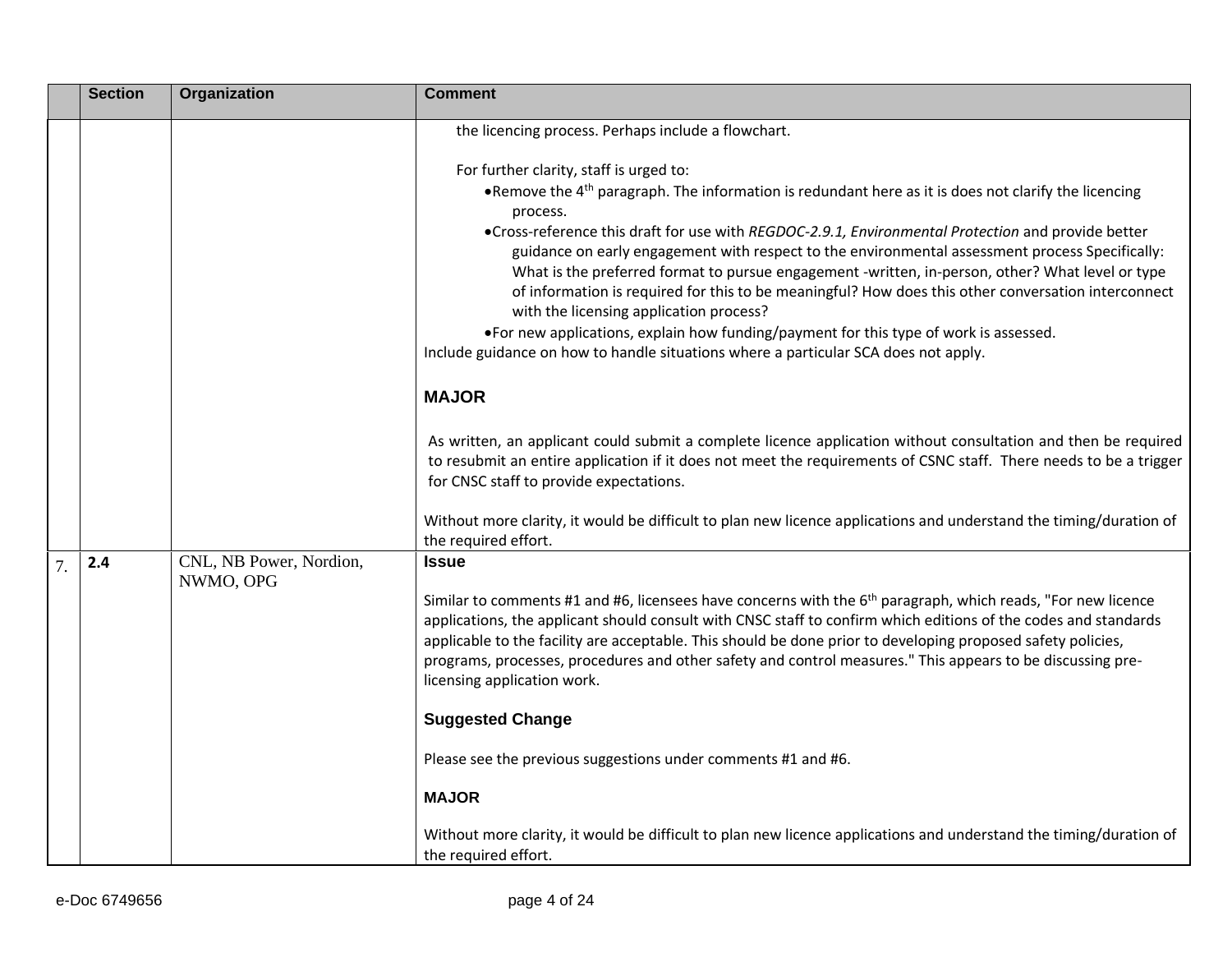|              | <b>Section</b> | Organization                         | <b>Comment</b>                                                                                                                                                                                                                                                                                                                                                                                                                                                                                                               |
|--------------|----------------|--------------------------------------|------------------------------------------------------------------------------------------------------------------------------------------------------------------------------------------------------------------------------------------------------------------------------------------------------------------------------------------------------------------------------------------------------------------------------------------------------------------------------------------------------------------------------|
| 8.           | 2.4            | CNL, NB Power, Nordion,<br>NWMO, OPG | <b>Issue</b><br>The $3^{rd}$ paragraph is misplaced in this section and unclear when it says, "The applicant may provide references to<br>any documents included in a previous licence application."<br><b>Suggested Change</b><br>The statement should either be moved under the heading "Licence renewals" where similar text exists, or be<br>changed to read, "The applicant may provide references to any documents included in another licence<br>application" if this was meant to say any other licence application. |
| $\mathbf{Q}$ | 3.1.6          | CNL, NB Power, Nordion,<br>NWMO, OPG | Clarification<br><b>Issue</b><br>More clarity is sought for this subsection.<br><b>Suggested Change</b><br>Would evidence of ownership be required from the owner where the owner and the applicant are not the same<br>person? The statement "has authority from the owner of the site" does not cover a verification of the ownership,<br>which should be covered as well.<br>Clarification                                                                                                                                |
| 10.          | 3.2.5          | CNL, NB Power, Nordion,<br>NWMO, OPG | <b>Issue</b><br>In the 1 <sup>st</sup> bullet, is "maximum quantity" of a nuclear substance at one time? Per annum? Other?<br><b>Suggested Change</b><br>Clarify the intent of "maximum" quantity. Potentially break into sub-items, if helpful, to reduce misunderstanding<br>between CNSC staff and applicants.<br>Clarification                                                                                                                                                                                           |
| 11           | 3.2.5          | CNL, NB Power, Nordion,<br>NWMO, OPG | <b>Issue</b><br>The definition of "hazardous substance" needs to be abundantly clear. The one cited in REGDOC-3.6 is too broad<br>and the "hazardous substance" references are ambiguous in the 2 <sup>nd</sup> bullet and the sentence that follows it, which                                                                                                                                                                                                                                                               |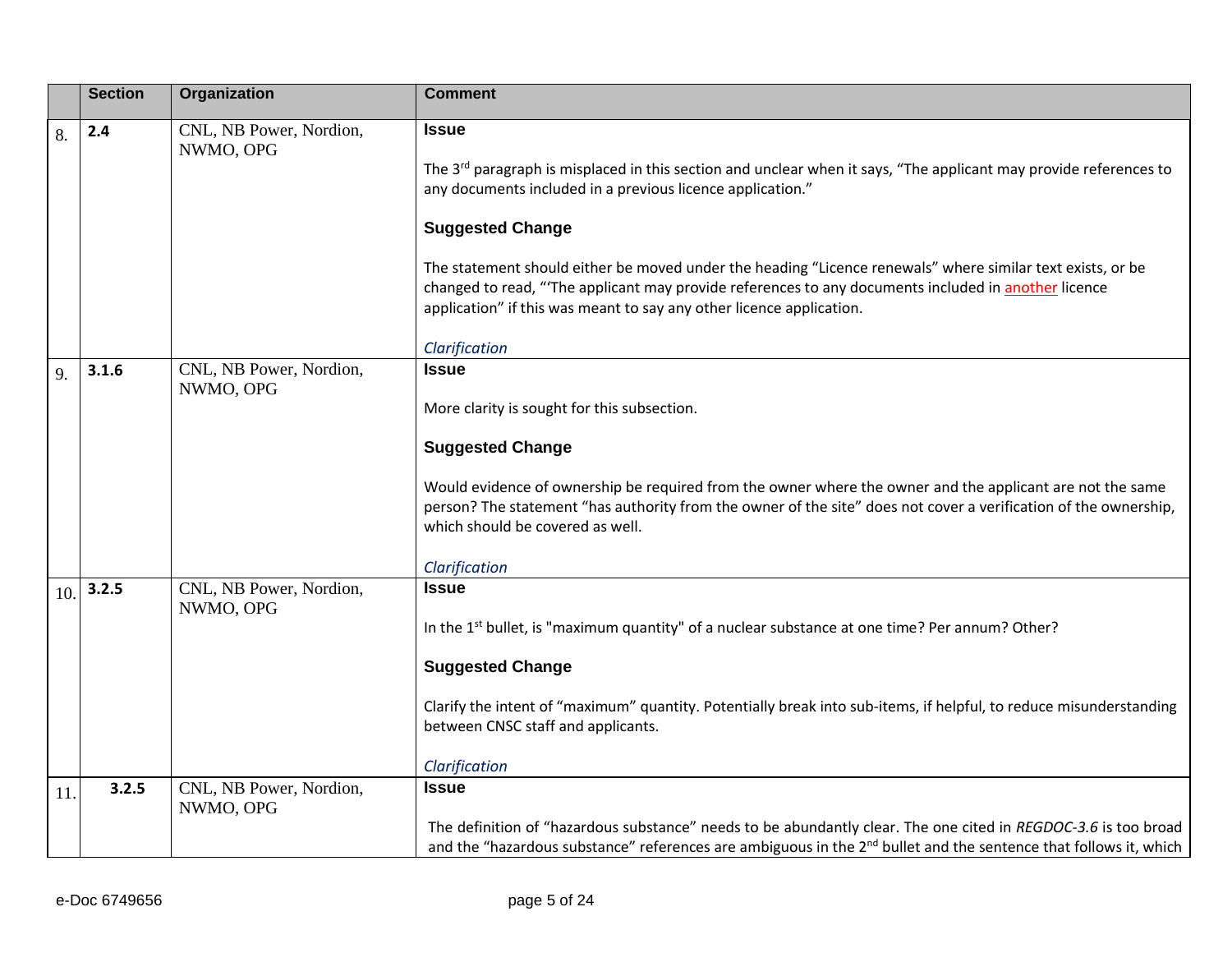|     | <b>Section</b> | Organization               | <b>Comment</b>                                                                                                                                                                                                                                                                                                                                                                                                                                                                                                       |
|-----|----------------|----------------------------|----------------------------------------------------------------------------------------------------------------------------------------------------------------------------------------------------------------------------------------------------------------------------------------------------------------------------------------------------------------------------------------------------------------------------------------------------------------------------------------------------------------------|
|     |                |                            | reads, "The applicant should provide the scientific name of each nuclear and hazardous substance."                                                                                                                                                                                                                                                                                                                                                                                                                   |
|     |                |                            | <b>Suggested Change</b>                                                                                                                                                                                                                                                                                                                                                                                                                                                                                              |
|     |                |                            | For clarity in future drafts, CNSC staff is urged to:<br>•Link the term "hazardous substance" with the definition outlined in 122 (1) of Part II of the Canada Labour<br>Code. This should be a change that is also integrated with CNSC REGDOC-3.6.<br>Clarify the meaning of "any hazardous substances" in the 2 <sup>nd</sup> bullet since the 1 <sup>st</sup> bullet talks about "any nuclear<br>substance." For the 2 <sup>nd</sup> bullet, would those be only "non-nuclear" or any "nuclear and non-nuclear"? |
|     | 3.2.5          | CNL, NB Power, Nordion,    | Clarification<br><b>Issue</b>                                                                                                                                                                                                                                                                                                                                                                                                                                                                                        |
| 12. | 4.11           | NWMO, OPG                  |                                                                                                                                                                                                                                                                                                                                                                                                                                                                                                                      |
|     |                |                            | Is waste included in these sections?                                                                                                                                                                                                                                                                                                                                                                                                                                                                                 |
|     |                |                            | <b>Suggested Change</b>                                                                                                                                                                                                                                                                                                                                                                                                                                                                                              |
|     |                |                            | Similar waste information is required under Section 3 of the General Nuclear and Control Regulations. It<br>should be added to this list to ensure completeness. This has recently been pointed out by intervenors during<br>licence applications and requirements should be clearly articulated.                                                                                                                                                                                                                    |
|     |                |                            | Clarification                                                                                                                                                                                                                                                                                                                                                                                                                                                                                                        |
| 13. | 3.3.2          | CNL, NB Power, Nordion,    | <b>Issue</b>                                                                                                                                                                                                                                                                                                                                                                                                                                                                                                         |
|     | 3.3.3          | NWMO, OPG                  | The "foreign regulatory body" references in these sections are unclear.                                                                                                                                                                                                                                                                                                                                                                                                                                              |
|     |                |                            | <b>Suggested Change</b>                                                                                                                                                                                                                                                                                                                                                                                                                                                                                              |
|     |                |                            | Are the references to "any foreign regulatory body" to be read as "a regulatory body of an IAEA member nation?"<br>(If so, please include the clarification in future drafts.) Or, is it really meant as "any foreign" body?                                                                                                                                                                                                                                                                                         |
|     | 4              | CNL, NB Power,<br>Nordion. | Clarification<br><b>Issue</b>                                                                                                                                                                                                                                                                                                                                                                                                                                                                                        |
| 14. |                | NWMO, OPG                  | The current title of the section -- "Safety Policies, Programs, Processes, Procedures and Other Safety and Control<br>Measures" -- does not reflect the content.                                                                                                                                                                                                                                                                                                                                                     |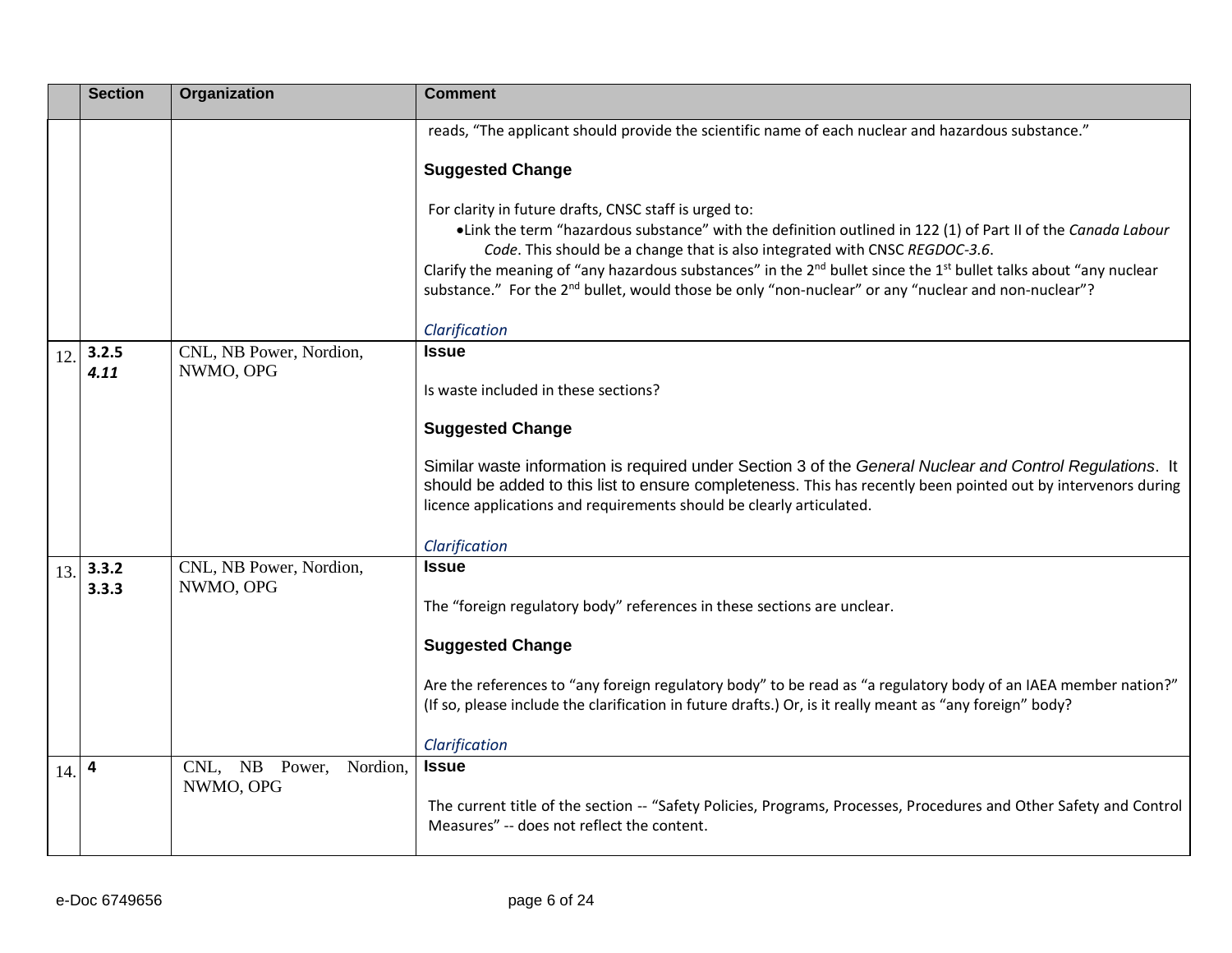|     | <b>Section</b> | Organization                         | <b>Comment</b>                                                                                                                                                                                                                                                                                                                                                                                 |
|-----|----------------|--------------------------------------|------------------------------------------------------------------------------------------------------------------------------------------------------------------------------------------------------------------------------------------------------------------------------------------------------------------------------------------------------------------------------------------------|
|     |                |                                      | <b>Suggested Change</b>                                                                                                                                                                                                                                                                                                                                                                        |
|     |                |                                      | Industry suggests the section be renamed to something like, "Regulatory Requirements and Guidance Applicable<br>to Safety and Control Areas" since it lists the applicable regulatory requirements under the NSCA and provides<br>guidance for each SCA. This will support the requirement to provide this information with an application,<br>regardless if a "by-SCA" format is used or not. |
|     |                |                                      | Clarification                                                                                                                                                                                                                                                                                                                                                                                  |
| 15. | 4.1.1          | CNL, NB Power, Nordion,<br>NWMO, OPG | <b>Issue</b>                                                                                                                                                                                                                                                                                                                                                                                   |
|     |                |                                      | It's unclear what specific details applicants are to include about the role of external safety assessment<br>organizations.                                                                                                                                                                                                                                                                    |
|     |                |                                      | <b>Suggested Change</b>                                                                                                                                                                                                                                                                                                                                                                        |
|     |                |                                      | Please clarify.                                                                                                                                                                                                                                                                                                                                                                                |
|     |                |                                      | Clarification                                                                                                                                                                                                                                                                                                                                                                                  |
| 16. | 4.1.2          | CNL, NB Power, Nordion,              | <b>Issue</b>                                                                                                                                                                                                                                                                                                                                                                                   |
|     |                | NWMO, OPG                            | The title duplicates that of subsection 4.1                                                                                                                                                                                                                                                                                                                                                    |
|     |                |                                      | <b>Suggested Change</b>                                                                                                                                                                                                                                                                                                                                                                        |
|     |                |                                      | Licensees urge CNSC staff to rename subsection 4.1.2 to "Management system program." The title "Management<br>system" is already given to subsection 4.1. Similarly, include "program" in the text of subsection 4.1.2 as well.                                                                                                                                                                |
|     |                |                                      | Clarification                                                                                                                                                                                                                                                                                                                                                                                  |
| 17  | 4.1.8          | CNL, NB Power, Nordion,              | <b>Issue</b>                                                                                                                                                                                                                                                                                                                                                                                   |
|     |                | NWMO, OPG                            | It's unclear why this is defined in this subsection. This topic is covered under physical design.                                                                                                                                                                                                                                                                                              |
|     |                |                                      | <b>Suggested Change</b>                                                                                                                                                                                                                                                                                                                                                                        |
|     |                |                                      | Please provide clarity, expectations and the source of requirements.                                                                                                                                                                                                                                                                                                                           |
|     |                |                                      | Clarification                                                                                                                                                                                                                                                                                                                                                                                  |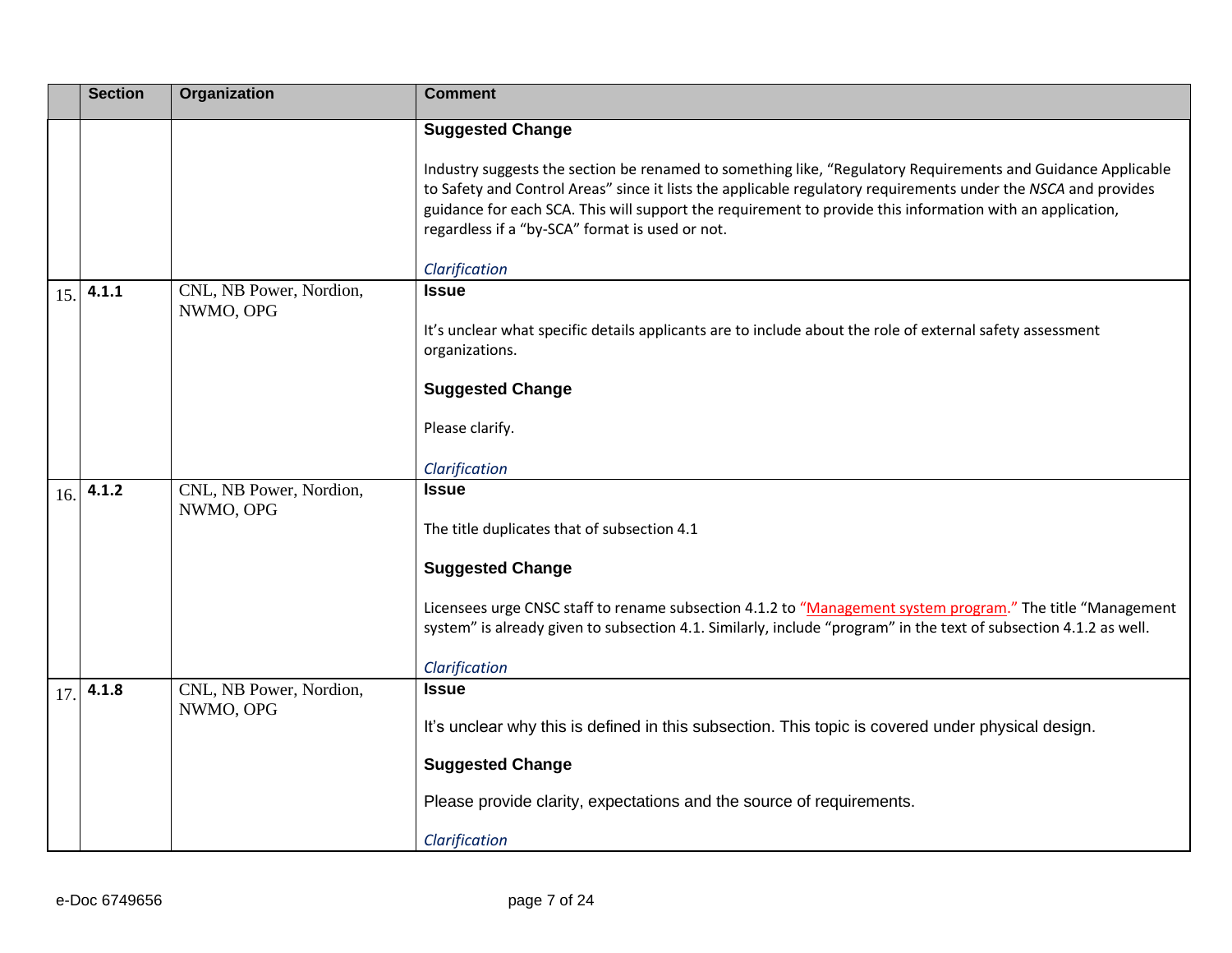|     | <b>Section</b> | Organization                         | <b>Comment</b>                                                                                                                                                                                                                                                                                                                                                                                                                                                                                                                                                                                                                    |
|-----|----------------|--------------------------------------|-----------------------------------------------------------------------------------------------------------------------------------------------------------------------------------------------------------------------------------------------------------------------------------------------------------------------------------------------------------------------------------------------------------------------------------------------------------------------------------------------------------------------------------------------------------------------------------------------------------------------------------|
| 18. | 4.1.10         | CNL, NB Power, Nordion,<br>NWMO, OPG | <b>Issue</b><br>Licensees seek added clarity for the 3rd bullet, which currently reads, "Sabotage, including cyberattacks and<br>hacker activity."<br><b>Suggested Change</b><br>For clarity and accuracy, CNSC staff is urged to list sabotage and cyberattacks as separate bullets. Cyberattacks do<br>not necessarily result in sabotage and some cyberattacks may go unnoticed altogether. Also, "hacker activity"<br>would normally qualify as a cyberattack and can be deleted from the statement.                                                                                                                          |
|     |                |                                      | Clarification                                                                                                                                                                                                                                                                                                                                                                                                                                                                                                                                                                                                                     |
| 19. | 4.1.10         | CNL, NB Power, Nordion,<br>NWMO, OPG | <b>Issue</b><br>This is a new requirement and some of the requested information may not be suitable for the public<br>domain. Should these requirements for the plan be placed into the LCH before they are required in an<br>application?<br><b>Suggested Change</b><br>For consistency with other programs/plans, licensees suggest the 1 <sup>st</sup> sentence be changed to read, "The<br>application should describe include a business continuity plan."<br>Clarification                                                                                                                                                  |
| 20. | 4.2            | CNL, NB Power, Nordion,<br>NWMO, OPG | <b>Issue</b><br>Even though the text indicates the regulatory focus is personnel training, the subsection on training is<br>the second component of 4.2. As written, it implies that a human performance program is also required.<br><b>Suggested Change</b><br>Licensees suggest future drafts should move subsection 4.2.3 "Personnel training" ahead in the<br>regulatory framework as it is the consistent requirement for all Class 1Bs.<br>Placing the "shall" sections ahead of "should" sections emphasizes the significance of the sections. This<br>section could easily be misread by an intervenor.<br>Clarification |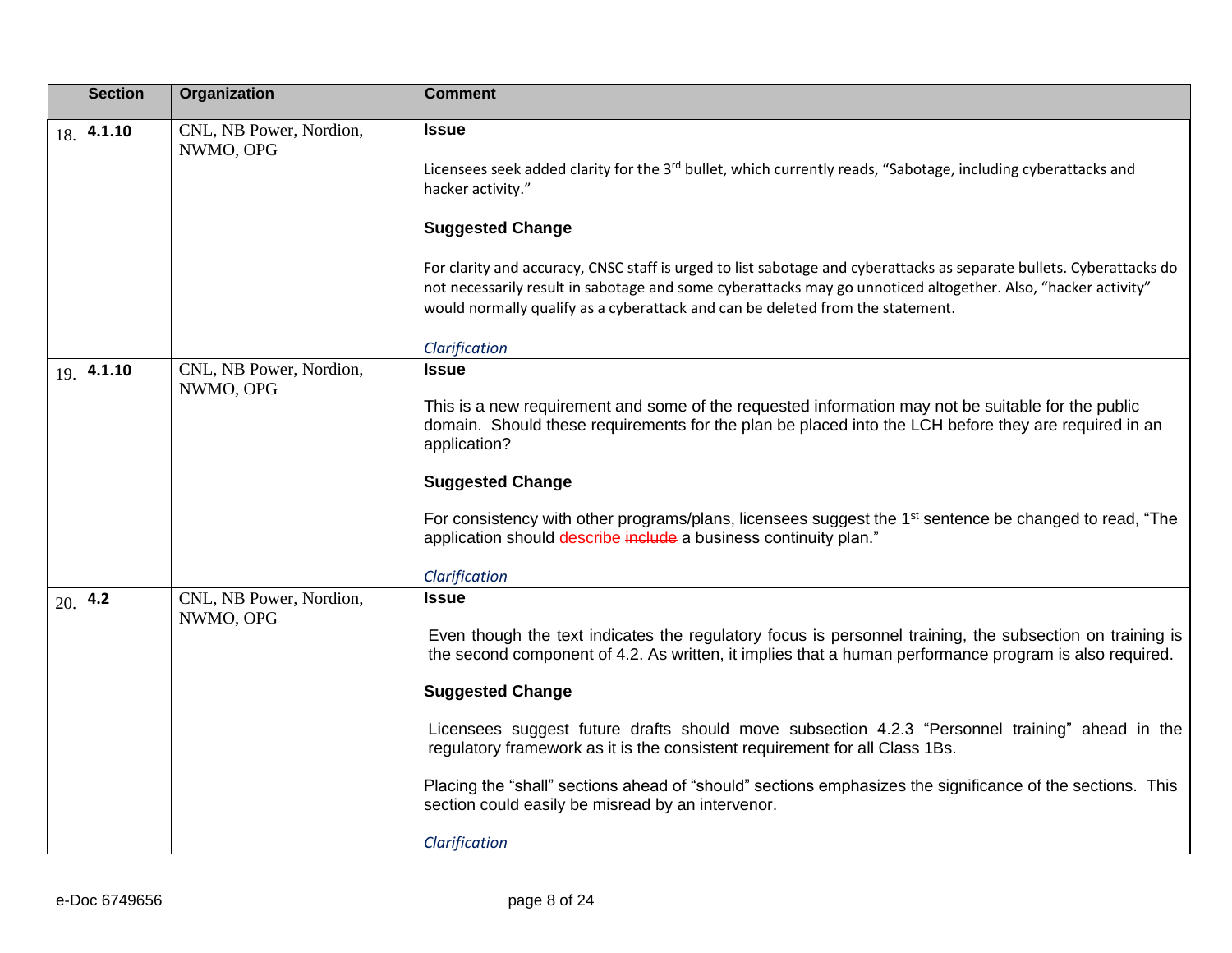|     | <b>Section</b> | Organization                            | <b>Comment</b>                                                                                                                                                                                                                                                                                                                                                                                                                                                                                                                                                                            |
|-----|----------------|-----------------------------------------|-------------------------------------------------------------------------------------------------------------------------------------------------------------------------------------------------------------------------------------------------------------------------------------------------------------------------------------------------------------------------------------------------------------------------------------------------------------------------------------------------------------------------------------------------------------------------------------------|
| 21  | 4.2.4          | CNL, NB Power,<br>Nordion,<br>NWMO, OPG | <b>Issue</b><br>There is a lack of clarity in the 1 <sup>st</sup> sentence, which currently reads, "The application should describe the minimum<br>number of workers with specific qualifications required for normal operations and unusual conditions (minimum<br>staff complement)." Minimum staff complement is required for operations, not for "conditions." Also, the terms<br>"abnormal" or "upset" conditions may be more appropriate than "unusual."<br><b>Suggested Change</b>                                                                                                 |
|     |                |                                         | Amend the 1 <sup>st</sup> sentence to read, "The application should describe the minimum number of workers with specific<br>qualifications required for safe operations in normal and upset conditions (minimum staff complement)."<br>Clarification                                                                                                                                                                                                                                                                                                                                      |
| 22. | 4.3.1          | CNL, NB Power, Nordion,<br>NWMO, OPG    | <b>Issue</b><br>Licensees seek additional clarity for the use of "or other" in the 2 <sup>nd</sup> bullet, which currently reads, "- adhere to any<br>applicable provincial legislation or other applicable codes and standards." This should be "and" since legislation<br>and applicable codes/standards are not mutually exclusive. Also, "other" should be deleted since "codes and<br>standards" are not legislation.<br><b>Suggested Change</b><br>Amend to read, "- adhere to any applicable provincial legislation and or other applicable codes and standards."<br>Clarification |
| 23. | 4.3.2          | CNL, NB Power, Nordion,<br>NWMO, OPG    | <b>Issue</b><br>Licensees believe the inclusion of "load and transport nuclear and hazardous substances" is misplaced in the 2 <sup>nd</sup><br>bullet.<br><b>Suggested Change</b><br>Delete the text "load and transport nuclear and hazardous substances" in future drafts. The topic is discussed<br>under P&T.<br>Clarification                                                                                                                                                                                                                                                       |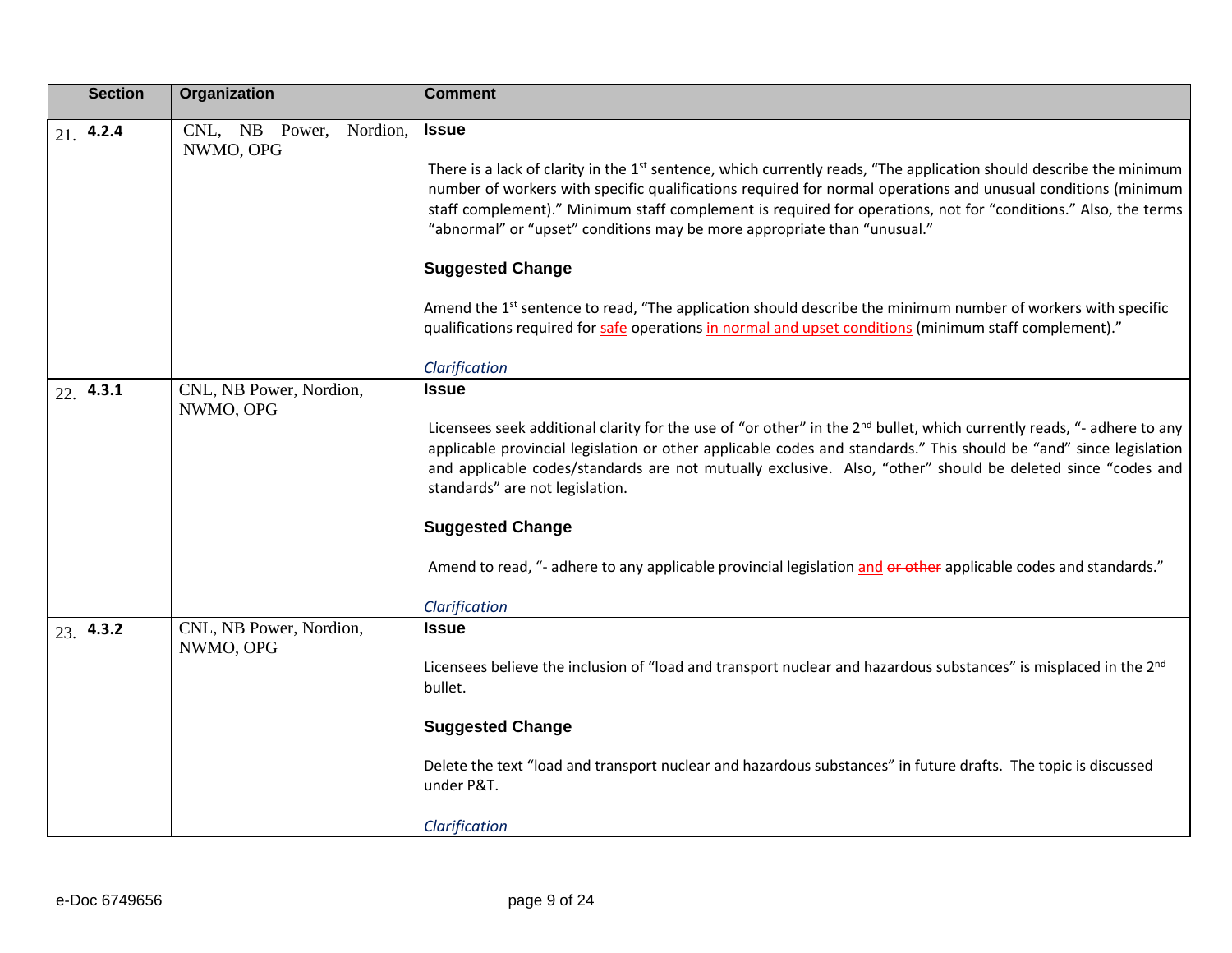|     | <b>Section</b> | Organization                         | <b>Comment</b>                                                                                                                                                                                                                                                                                                                                                                  |
|-----|----------------|--------------------------------------|---------------------------------------------------------------------------------------------------------------------------------------------------------------------------------------------------------------------------------------------------------------------------------------------------------------------------------------------------------------------------------|
| 24. | 4.3.4          | CNL, NB Power, Nordion,<br>NWMO, OPG | <b>Issue</b><br>Licensees believe this section is ambiguous as currently written: "The application shall include the analysis of<br>operating performance including the causes of events, accidents, injuries, unplanned shut downs and reportable<br>events. For more information, refer to REGDOC-3.1.2"                                                                      |
|     |                |                                      | <b>Suggested Change</b>                                                                                                                                                                                                                                                                                                                                                         |
|     |                |                                      | With regard to analysis of historic data, this can only be applicable to licence renewal applications.<br>Instead of vague statements, the section should set a requirement for the licence application to explain how an<br>applicant's facility intends to comply with the requirements of REGDOC-3.1.2 with regard to periodic and<br>unplanned-events' reporting.           |
|     |                |                                      | Clarification                                                                                                                                                                                                                                                                                                                                                                   |
| 25. | 4.3.5          | CNL, NB Power, Nordion,<br>NWMO, OPG | <b>Issue</b><br>Why would the act of stating the safe operating limits and conditions be a "should" statement? One would think<br>this is absolutely necessary for any application for a Class IB nuclear facility.<br><b>Suggested Change</b><br>Review the use of the term "should" in this case.<br>Clarification                                                            |
| 26. | 4.3.5          | CNL, NB Power, Nordion,<br>NWMO, OPG | Issue<br>Rather that state limits and conditions, an application should clearly describe the actions to be taken if limits and<br>conditions are not met.<br><b>Suggested Change</b><br>Amend the 1 <sup>st</sup> sentence to read: "The application should state describe the actions to be taken if the safe<br>operating limits or conditions are not met."<br>Clarification |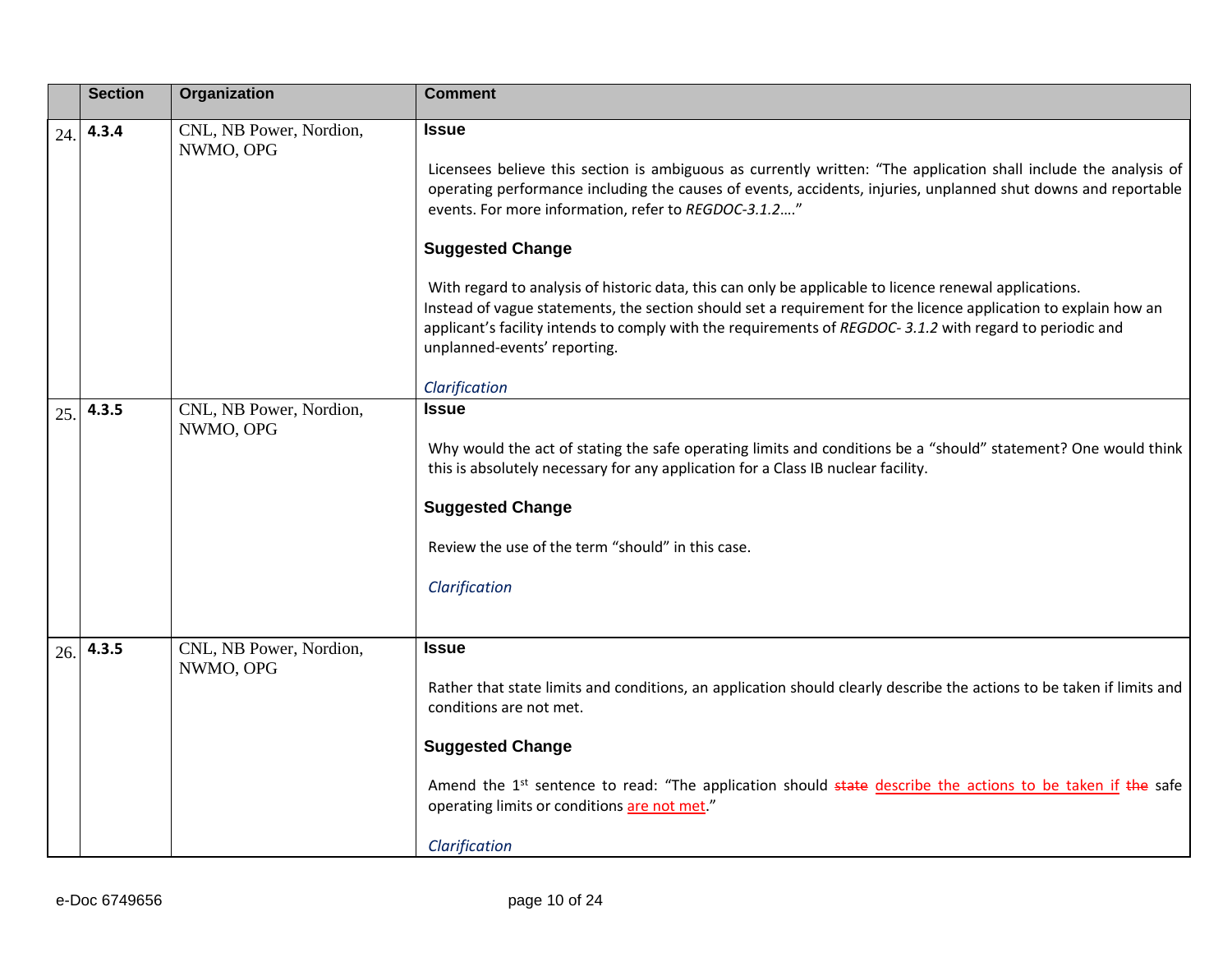|     | <b>Section</b> | Organization                         | <b>Comment</b>                                                                                                                                                                                                                                                                            |
|-----|----------------|--------------------------------------|-------------------------------------------------------------------------------------------------------------------------------------------------------------------------------------------------------------------------------------------------------------------------------------------|
|     |                |                                      |                                                                                                                                                                                                                                                                                           |
| 27. | 4.3.5          | CNL, NB Power, Nordion,<br>NWMO, OPG | <b>Issue</b>                                                                                                                                                                                                                                                                              |
|     |                |                                      | This text, and recent conversations with CNSC staff, indicate "operational limits and conditions" is not<br>limited to production limits, environmental release limits and derived release limits.                                                                                        |
|     |                |                                      | Operating outside of limits in a licence is a "stop, report and investigate" situation. It's not clear why this<br>should be spelled out in an application. Exceedance of a limit triggers additional regulatory requirements<br>specific to the situation and this request is confusing. |
|     |                |                                      | <b>Suggested Change</b>                                                                                                                                                                                                                                                                   |
|     |                |                                      | Guidance or expectations on the scope of information for operational limits and conditions should be<br>provided.                                                                                                                                                                         |
|     |                |                                      | Clarification                                                                                                                                                                                                                                                                             |
| 28. | 4.4.2<br>4.4.3 | CNL, NB Power, Nordion,<br>NWMO, OPG | <b>Issue</b>                                                                                                                                                                                                                                                                              |
|     | 4.4.4          |                                      | If section 4.4.1 is met by the application, these additional clauses will also have been met by definition. As a<br>result, repeating the requirements on PIEs and deterministic safety analysis is redundant and unnecessary.                                                            |
|     |                |                                      | <b>Suggested Change</b>                                                                                                                                                                                                                                                                   |
|     |                |                                      | Remove these clauses as they are not needed.                                                                                                                                                                                                                                              |
|     |                |                                      | <b>MAJOR</b>                                                                                                                                                                                                                                                                              |
|     |                |                                      | Repeating requirements is an unnecessary administrative task.                                                                                                                                                                                                                             |
| 29. | 4.4.2          | CNL, NB Power, Nordion,<br>NWMO, OPG | <b>Issue</b>                                                                                                                                                                                                                                                                              |
|     |                |                                      | The terminology is "common-cause failure event" as opposed to "common cause event."                                                                                                                                                                                                       |
|     |                |                                      | <b>Suggested Change</b>                                                                                                                                                                                                                                                                   |
|     |                |                                      | Amend the 2 <sup>nd</sup> paragraph to read, "The application should describe how the design and safety analyses have<br>taken into account the potential for specific hazards from common-cause failure events on the site."                                                             |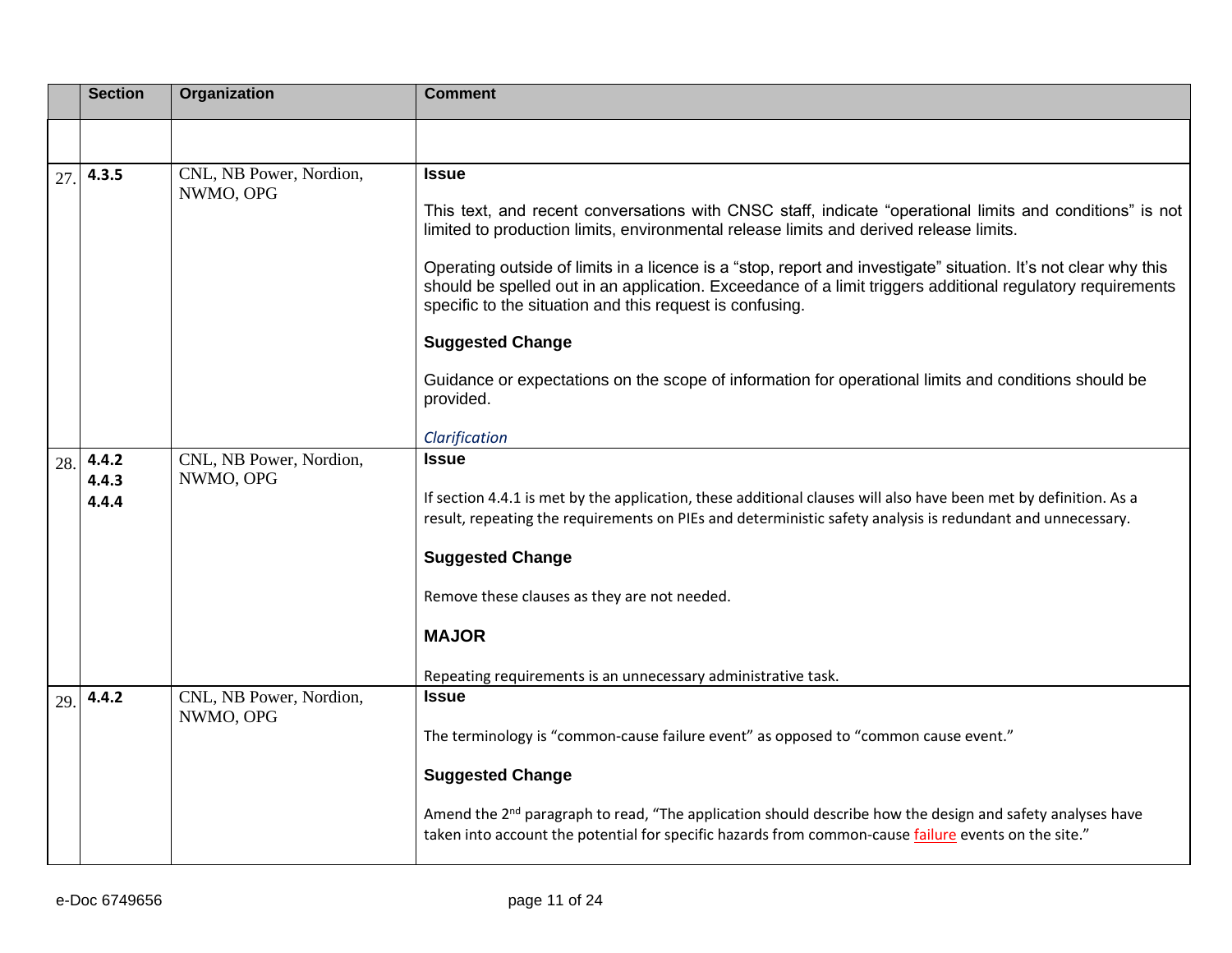|     | <b>Section</b> | <b>Organization</b>                  | <b>Comment</b>                                                                                                                                                                                                                                                                                                                                                                                                                                                                                                                                                                                                                                                                                                                 |
|-----|----------------|--------------------------------------|--------------------------------------------------------------------------------------------------------------------------------------------------------------------------------------------------------------------------------------------------------------------------------------------------------------------------------------------------------------------------------------------------------------------------------------------------------------------------------------------------------------------------------------------------------------------------------------------------------------------------------------------------------------------------------------------------------------------------------|
|     |                |                                      | Clarification                                                                                                                                                                                                                                                                                                                                                                                                                                                                                                                                                                                                                                                                                                                  |
| 30. | 4.4.2          | CNL, NB Power, Nordion,<br>NWMO, OPG | <b>Issue</b>                                                                                                                                                                                                                                                                                                                                                                                                                                                                                                                                                                                                                                                                                                                   |
|     |                |                                      | As written, this draft REGDOC does not consider its impact on existing facilities when renewing a licence.                                                                                                                                                                                                                                                                                                                                                                                                                                                                                                                                                                                                                     |
|     |                |                                      | <b>Suggested Change</b>                                                                                                                                                                                                                                                                                                                                                                                                                                                                                                                                                                                                                                                                                                        |
|     |                |                                      | For future drafts, CNSC staff is asked to address the impacts this REGDOC may have on existing licensees seeking<br>to renew a licence.                                                                                                                                                                                                                                                                                                                                                                                                                                                                                                                                                                                        |
|     |                |                                      | The current license basis for a class IB waste facility, for example, is based around CSA N292.0, which gives<br>screening cut-off criteria for credible events as 1E-06. REGDOC 2.4.4 gives cut-off criteria for AOO, DBA, DEC at<br>different values, which impacts the hazards assessment for future renewals. Furthermore, AOO/DBA in the<br>context of REGDOC 2.4.1 have dose limits of 0.5 mSv and 20 mSv effective dose, whereas some current waste<br>facilities are licensed for accident worker dose limits of 50 mSv and public worker dose limits of 1 mSv following<br>postulated accidents. In renewing a licence, there may be a significant amount of safety analysis work required to<br>meet the new REGDOC. |
|     |                |                                      | <b>MAJOR</b>                                                                                                                                                                                                                                                                                                                                                                                                                                                                                                                                                                                                                                                                                                                   |
|     |                |                                      | The draft REGDOC creates a significant potential burden on existing licensees when renewing a license.                                                                                                                                                                                                                                                                                                                                                                                                                                                                                                                                                                                                                         |
| 31. | 4.4.2          | CNL, NB Power, Nordion,<br>NWMO, OPG | <b>Issue</b>                                                                                                                                                                                                                                                                                                                                                                                                                                                                                                                                                                                                                                                                                                                   |
|     |                |                                      | As per comment #28, this subsection is redundant if the requirement in subsection 4.4.1 is met.                                                                                                                                                                                                                                                                                                                                                                                                                                                                                                                                                                                                                                |
|     |                |                                      | If subsection 4.4.2 is not removed from future drafts, it requires clarification on several fronts.                                                                                                                                                                                                                                                                                                                                                                                                                                                                                                                                                                                                                            |
|     |                |                                      | <b>Suggested Change</b>                                                                                                                                                                                                                                                                                                                                                                                                                                                                                                                                                                                                                                                                                                        |
|     |                |                                      | CNSC staff is urged to remove 4.4.2. Otherwise, it's asked to clarify:                                                                                                                                                                                                                                                                                                                                                                                                                                                                                                                                                                                                                                                         |
|     |                |                                      | •If existing license holders looking to renew will need to comply with this REGDOC.<br>. If common cause includes the impact of nearby facilities in cases where a 1B facility to be licenced is in close                                                                                                                                                                                                                                                                                                                                                                                                                                                                                                                      |
|     |                |                                      | proximity to a different facility (class 1).                                                                                                                                                                                                                                                                                                                                                                                                                                                                                                                                                                                                                                                                                   |
|     |                |                                      | What the qualifiers "serious" with respect to consequences or "significant" with respect to frequencies mean?<br>Should they be defined? If the subsection is kept, the last sentence in the 1 <sup>st</sup> paragraph should be amended to                                                                                                                                                                                                                                                                                                                                                                                                                                                                                    |
|     |                |                                      | read, "The information provided should demonstrate that all credible events are anticipated and                                                                                                                                                                                                                                                                                                                                                                                                                                                                                                                                                                                                                                |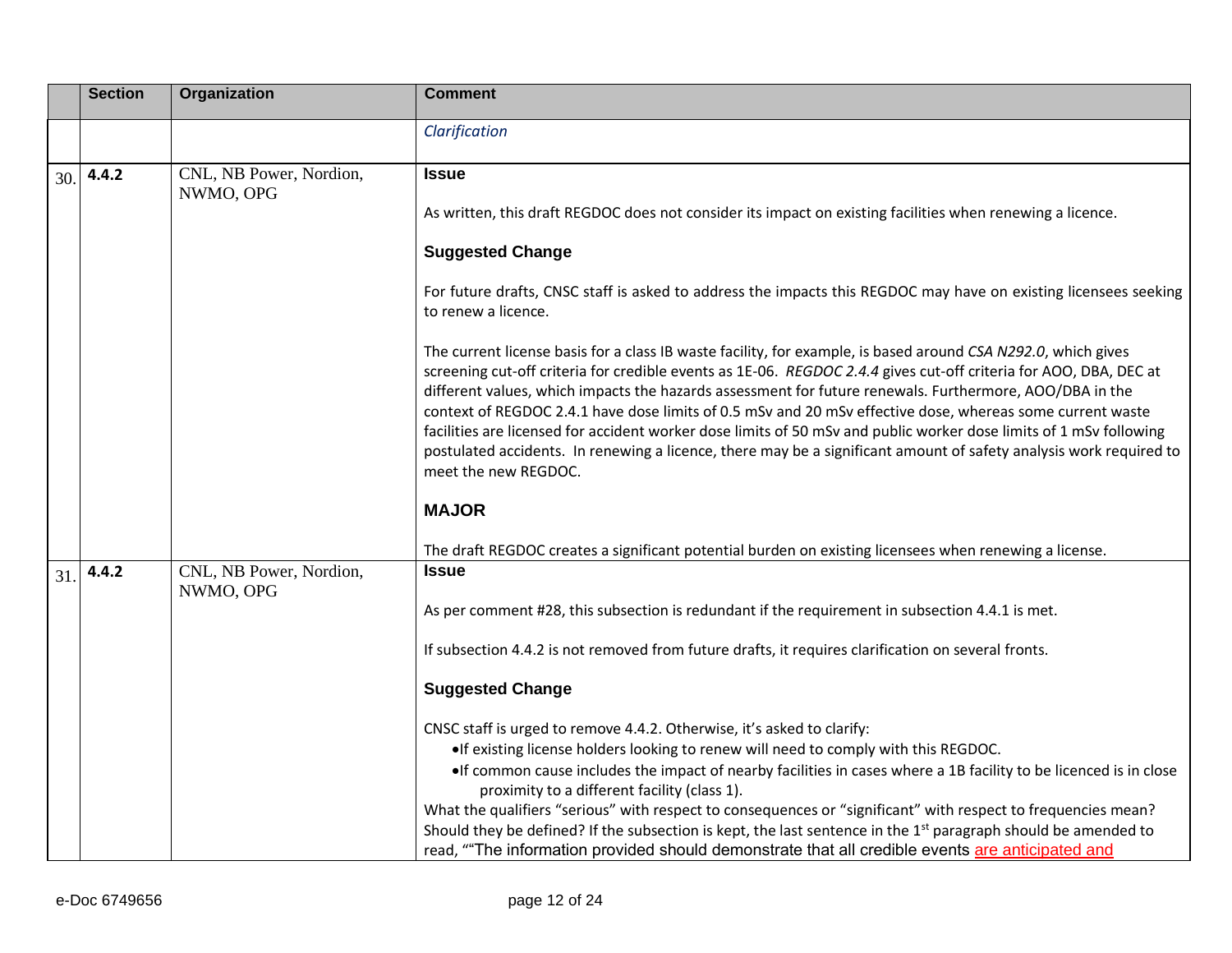|     | <b>Section</b> | Organization                         | <b>Comment</b>                                                                                                                                                                                                                                                                                 |
|-----|----------------|--------------------------------------|------------------------------------------------------------------------------------------------------------------------------------------------------------------------------------------------------------------------------------------------------------------------------------------------|
|     |                |                                      | considered."                                                                                                                                                                                                                                                                                   |
|     |                |                                      | Clarification                                                                                                                                                                                                                                                                                  |
|     |                |                                      | If comment #33 is needed, please clarify                                                                                                                                                                                                                                                       |
| 32. | 4.4.4          | CNL, NB Power, Nordion,<br>NWMO, OPG | <b>Issue</b>                                                                                                                                                                                                                                                                                   |
|     |                |                                      | The requirement is ambiguous.                                                                                                                                                                                                                                                                  |
|     |                |                                      | <b>Suggested Change</b>                                                                                                                                                                                                                                                                        |
|     |                |                                      | Would there be any limiting likelihood for analysis of simultaneous events?                                                                                                                                                                                                                    |
|     |                |                                      | Clarification                                                                                                                                                                                                                                                                                  |
| 33. | 4.4.5          | CNL, NB Power, Nordion,<br>NWMO, OPG | <b>Issue</b>                                                                                                                                                                                                                                                                                   |
|     |                |                                      | Licensees seek clarity on the sentence, "The few criticality accidents that have occurred show frequency and<br>severity rates far below those typical of non-nuclear accidents." The information is irrelevant to application<br>guidance and it's unclear why it was included in this draft. |
|     |                |                                      | <b>Suggested Change</b>                                                                                                                                                                                                                                                                        |
|     |                |                                      | CNSC staff is urged to delete the sentence.                                                                                                                                                                                                                                                    |
|     |                |                                      | Clarification                                                                                                                                                                                                                                                                                  |
| 34. | 4.5.1          | CNL, NB Power, Nordion,<br>NWMO, OPG | <b>Issue</b>                                                                                                                                                                                                                                                                                   |
|     |                |                                      | The 1 <sup>st</sup> sentence is unclear as currently written.                                                                                                                                                                                                                                  |
|     |                |                                      | <b>Suggested Change</b>                                                                                                                                                                                                                                                                        |
|     |                |                                      | Amend the 1 <sup>st</sup> sentence to read, "The application shall also describe the general approach to the design and<br>performance of the SSCs."                                                                                                                                           |
|     |                |                                      | Clarification                                                                                                                                                                                                                                                                                  |
| 35. | 4.5.3          | CNL, NB Power, Nordion,<br>NWMO, OPG | <b>Issue</b>                                                                                                                                                                                                                                                                                   |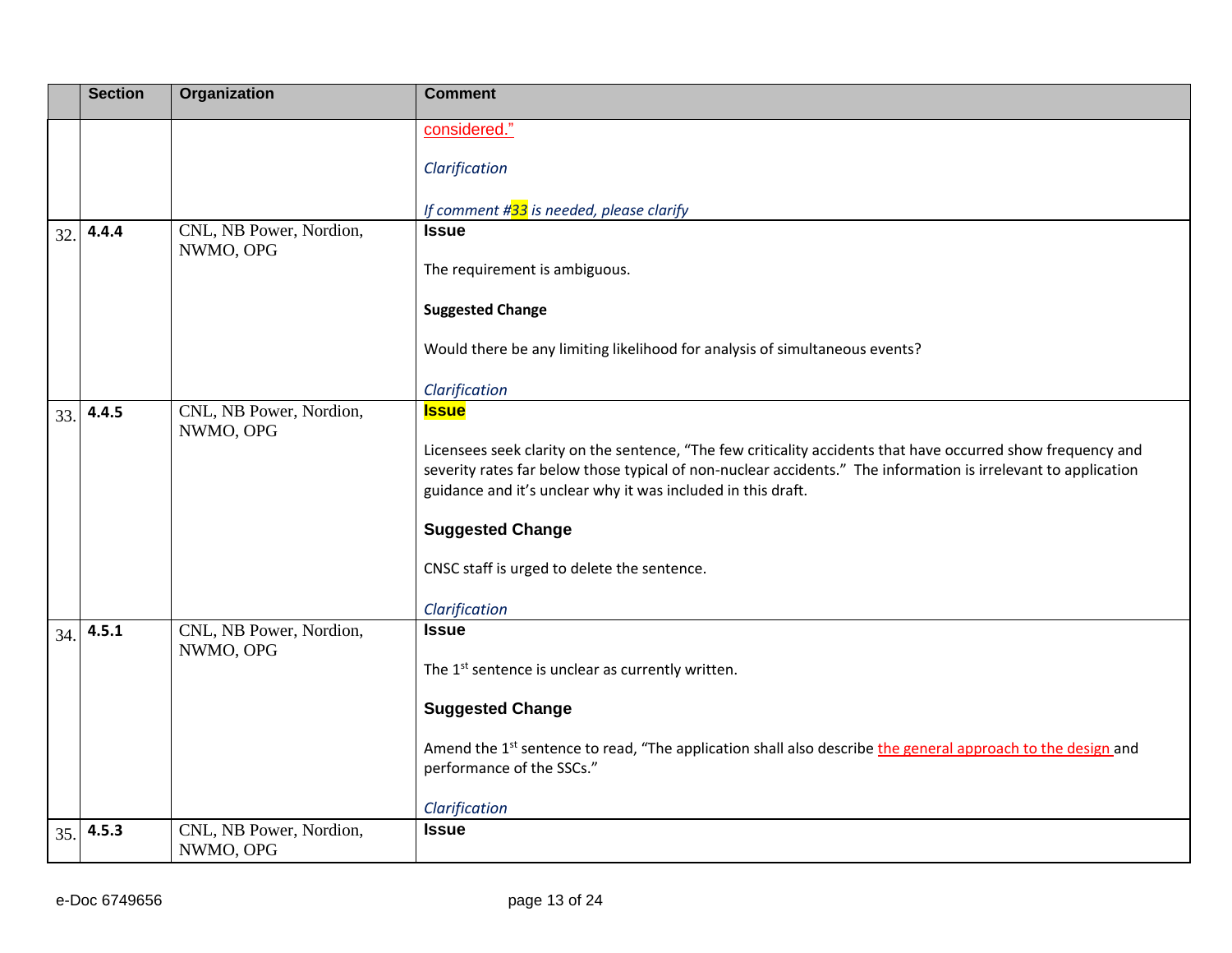|     | <b>Section</b> | Organization                         | <b>Comment</b>                                                                                                                                                                                                                                                                                                                                                                        |
|-----|----------------|--------------------------------------|---------------------------------------------------------------------------------------------------------------------------------------------------------------------------------------------------------------------------------------------------------------------------------------------------------------------------------------------------------------------------------------|
|     |                |                                      | Site characterization being captured under Physical Design seems out of place. Characterization of the site<br>belongs in either Safety Analysis or Environmental Protection, especially considering the document refers to CSA<br>N288.6 in this clause.                                                                                                                             |
|     |                |                                      | <b>Suggested Change</b>                                                                                                                                                                                                                                                                                                                                                               |
|     |                |                                      | Remove 4.5.3 or move it to a more appropriate section of the document.                                                                                                                                                                                                                                                                                                                |
|     |                |                                      | Clarification                                                                                                                                                                                                                                                                                                                                                                         |
| 36. | 4.5.4          | CNL, NB Power, Nordion,<br>NWMO, OPG | <b>Issue</b>                                                                                                                                                                                                                                                                                                                                                                          |
|     |                |                                      | This approach reflects a typical/historical "waterfall" design approach, where a design is mature prior to any<br>construction activities. Can proposals be made for alternative approaches, and how should this information be<br>conveyed? Otherwise, licensees face a lack of ability to take advantage of new and potentially improved planning<br>and development methodologies. |
|     |                |                                      | <b>Suggested Change</b>                                                                                                                                                                                                                                                                                                                                                               |
|     |                |                                      | Future drafts would benefit from an explanation of needs and requirements for design schemes with parallel<br>design development alongside field works.                                                                                                                                                                                                                               |
|     |                |                                      | Clarification                                                                                                                                                                                                                                                                                                                                                                         |
| 37. | 4.5.4          | CNL, NB Power, Nordion,<br>NWMO, OPG | <b>Issue</b>                                                                                                                                                                                                                                                                                                                                                                          |
|     |                |                                      | The terminology is "common-cause failure event" as opposed to "common cause event"                                                                                                                                                                                                                                                                                                    |
|     |                |                                      | <b>Suggested Change</b>                                                                                                                                                                                                                                                                                                                                                               |
|     |                |                                      | Amend the 3 <sup>rd</sup> bullet to read, "- is resistant to the effects of common-cause failure events and, to the extent<br>practicable, to severe accidents."                                                                                                                                                                                                                      |
|     |                |                                      | Clarification                                                                                                                                                                                                                                                                                                                                                                         |
| 38. | 4.5.4          | CNL, NB Power, Nordion,<br>NWMO, OPG | <b>Issue</b><br>The language used in this subsection is appropriate for a new facility, but may not make sense for a facility<br>constructed 30-50 years ago (e.g. the original design documentation may no longer exist).                                                                                                                                                            |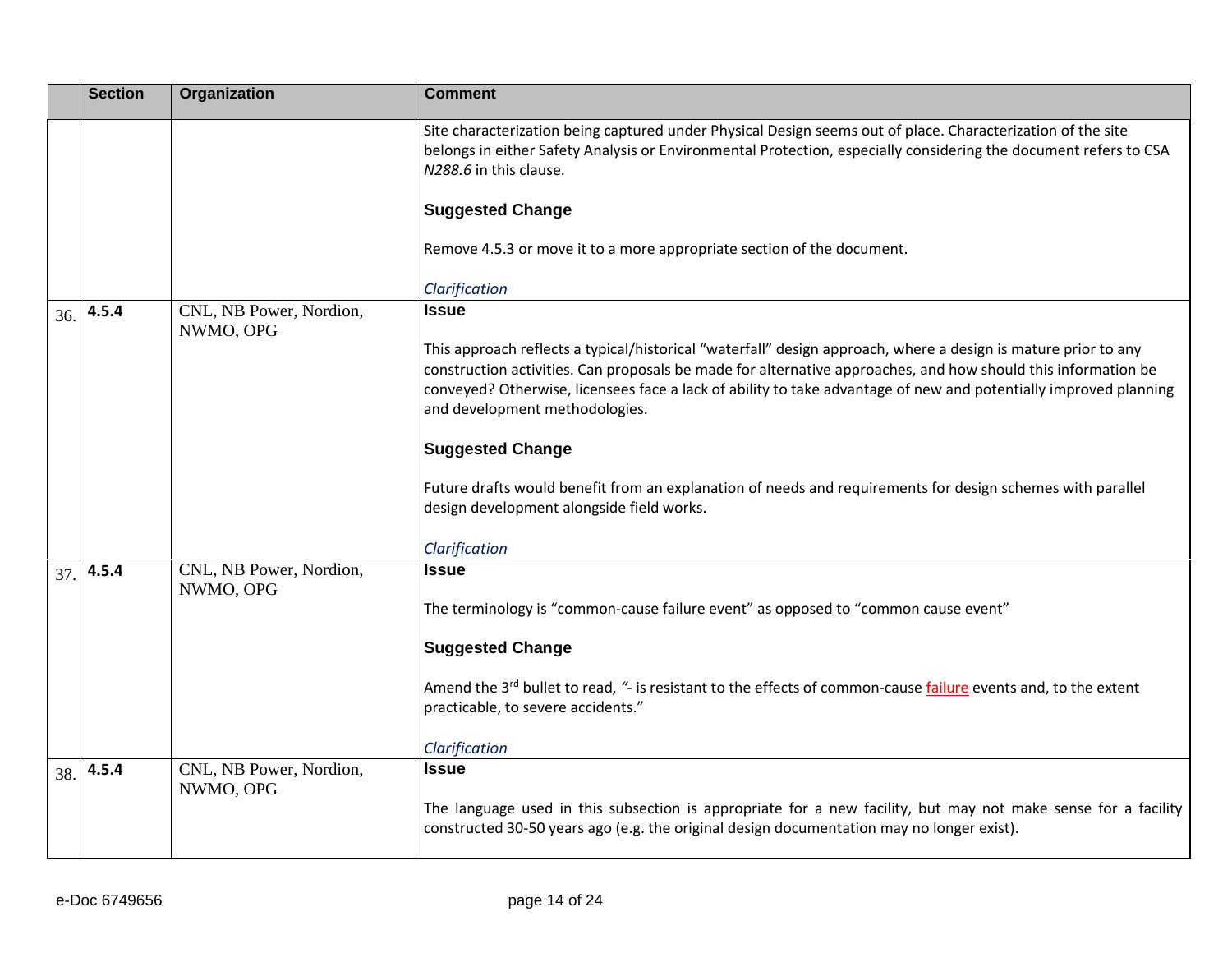|     | <b>Section</b> | Organization                         | <b>Comment</b>                                                                                                                                                                                                                                                                                                                                                                                                                                                                                                                                                                                       |
|-----|----------------|--------------------------------------|------------------------------------------------------------------------------------------------------------------------------------------------------------------------------------------------------------------------------------------------------------------------------------------------------------------------------------------------------------------------------------------------------------------------------------------------------------------------------------------------------------------------------------------------------------------------------------------------------|
|     |                |                                      | For instance:<br>•The text in the 1 <sup>st</sup> paragraph and its bullets is appropriate for a new facility. However, an older facility will<br>have to demonstrate that an equivalent level of safety is maintained - typically through the safety<br>analysis or fitness for service programs.<br>•The statements in paragraphs 2 and 3 would be applicable to a construction licence or a request to increase<br>the production limits. In a standard licence renewal of an operating facility, this would be addressed<br>through the safety analysis and isn't appropriate for an application |
|     |                |                                      | <b>Suggested Change</b>                                                                                                                                                                                                                                                                                                                                                                                                                                                                                                                                                                              |
|     |                |                                      | CNSC staff is urged to:<br>•Amend the 1 <sup>st</sup> paragraph to read, "The applicant shall ensure that new builds or changes to the design of an<br>existing facility "<br>•Delete paragraphs 2 and 3 for operating facilities. Consideration for equivalency should be incorporated.                                                                                                                                                                                                                                                                                                             |
|     |                |                                      | <b>MAJOR</b>                                                                                                                                                                                                                                                                                                                                                                                                                                                                                                                                                                                         |
|     |                |                                      | Some facilities may not be able to comply with literal interpretations of this subsection. This would create<br>regulatory uncertainty.                                                                                                                                                                                                                                                                                                                                                                                                                                                              |
| 39. | 4.5.5          | CNL, NB Power, Nordion,<br>NWMO, OPG | <b>Issue</b><br>The final sentence in this subsection is ambiguous                                                                                                                                                                                                                                                                                                                                                                                                                                                                                                                                   |
|     |                |                                      | <b>Suggested Change</b>                                                                                                                                                                                                                                                                                                                                                                                                                                                                                                                                                                              |
|     |                |                                      | For clarity, amend the final sentence to read, "For areas where emergency ventilation may be required for<br>personnel safety, the appropriate requirements should be clearly identified and listed."                                                                                                                                                                                                                                                                                                                                                                                                |
|     |                |                                      | Clarification                                                                                                                                                                                                                                                                                                                                                                                                                                                                                                                                                                                        |
| 40. | 4.5.6          | CNL, NB Power, Nordion,<br>NWMO, OPG | <b>Issue</b><br>The two items in this subsection seem out of place. The 1 <sup>st</sup> paragraph belongs in the Waste Management SCA and                                                                                                                                                                                                                                                                                                                                                                                                                                                            |
|     |                |                                      | the 2 <sup>nd</sup> belongs in the Environmental Protection SCA.                                                                                                                                                                                                                                                                                                                                                                                                                                                                                                                                     |
|     |                |                                      | <b>Suggested Change</b>                                                                                                                                                                                                                                                                                                                                                                                                                                                                                                                                                                              |
|     |                |                                      | Remove 4.5.6 or move its content to a more appropriate section of document.                                                                                                                                                                                                                                                                                                                                                                                                                                                                                                                          |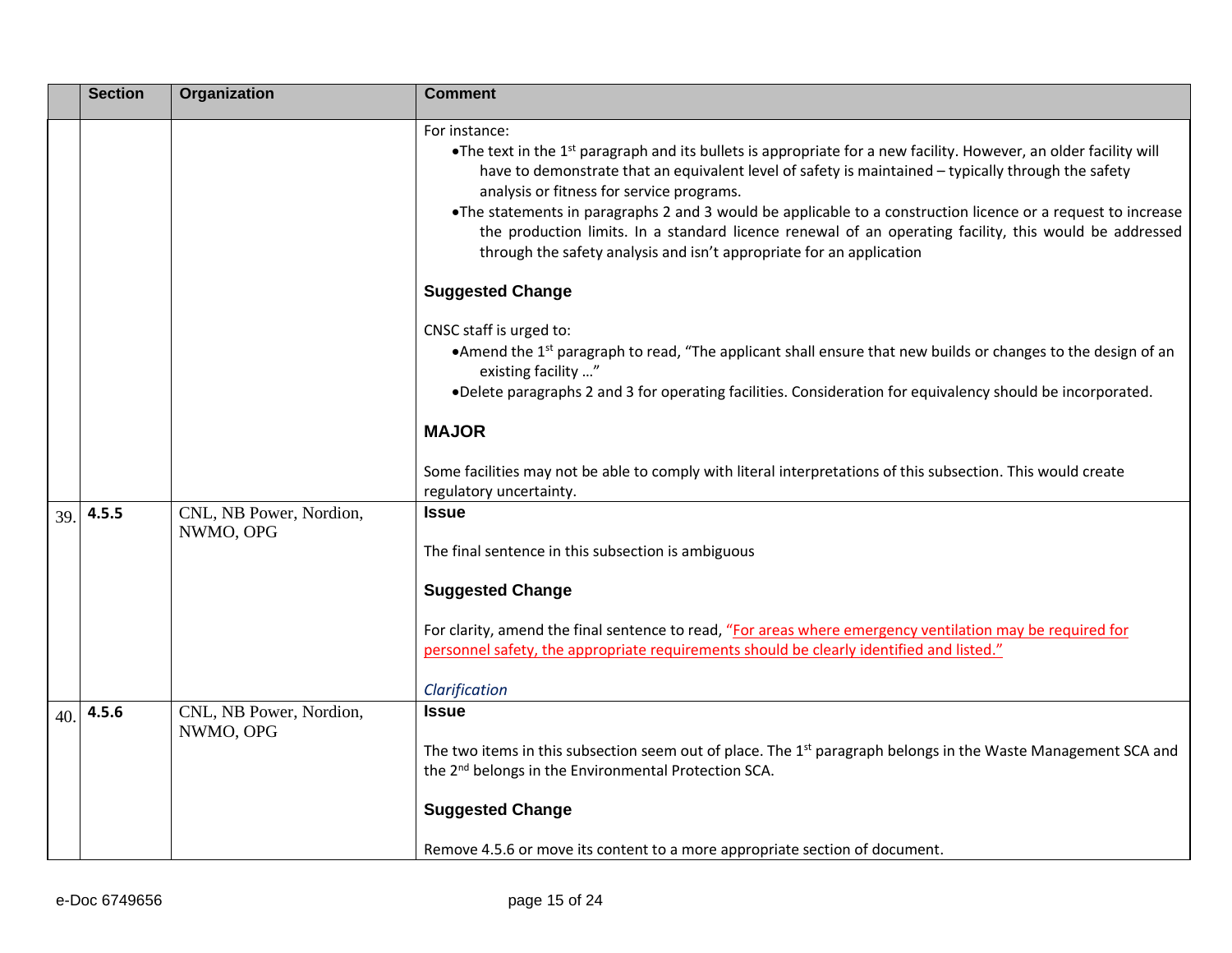|     | <b>Section</b>           | Organization                         | <b>Comment</b>                                                                                                                                                                                                                                                                                                                                                                                                                                                                                          |
|-----|--------------------------|--------------------------------------|---------------------------------------------------------------------------------------------------------------------------------------------------------------------------------------------------------------------------------------------------------------------------------------------------------------------------------------------------------------------------------------------------------------------------------------------------------------------------------------------------------|
|     |                          |                                      | Clarification                                                                                                                                                                                                                                                                                                                                                                                                                                                                                           |
| 41. | 4.5.7,<br>4.5.8          | CNL, NB Power, Nordion,<br>NWMO, OPG | <b>Issue</b>                                                                                                                                                                                                                                                                                                                                                                                                                                                                                            |
|     | 4.6.2,<br>4.6.3<br>4.6.4 |                                      | The phrases, "The applicant shall identify" and "The application shall include" imply that the details must<br>be in the application. Given the level of detail that is associated with these subjects, as well as the<br>potential for confidential information to be part of those requirements, it would be more appropriate to<br>require a description of the program(s) which include the requested information. It is likely these<br>programs will be notification documents in the LCH anyway. |
|     |                          |                                      | <b>Suggested Change</b>                                                                                                                                                                                                                                                                                                                                                                                                                                                                                 |
|     |                          |                                      | Suggest changing the phrases to "The applicant shall describe the program" and "The application shall<br>describe the program and/or relevant information."                                                                                                                                                                                                                                                                                                                                             |
|     |                          |                                      | <b>MAJOR</b>                                                                                                                                                                                                                                                                                                                                                                                                                                                                                            |
|     |                          |                                      | The use of descriptions following a "shall" are critically important to balance the information that is publicly<br>available, the interpretation of requirements by intervenors and the licensee's various requirements for<br>confidentiality or non-disclosure. As written, this draft will increase the administrative burden and costs to<br>respond to intervenors.                                                                                                                               |
| 42. | 4.6.1                    | CNL, NB Power, Nordion,<br>NWMO, OPG | <b>Issue</b>                                                                                                                                                                                                                                                                                                                                                                                                                                                                                            |
|     |                          |                                      | Incorrect use of terminology.                                                                                                                                                                                                                                                                                                                                                                                                                                                                           |
|     |                          |                                      | <b>Suggested Change</b>                                                                                                                                                                                                                                                                                                                                                                                                                                                                                 |
|     |                          |                                      | Delete "Mean Time Failure" from the example - Mean Time Failure is not a methodology. "Mean Time To Failure"<br>and "Mean Time To Repair" (MTTF/MTTR) are only parameters used by methodologies to determine the<br>appropriate maintenance frequencies.                                                                                                                                                                                                                                                |
|     |                          |                                      | Clarification                                                                                                                                                                                                                                                                                                                                                                                                                                                                                           |
| 43. | 4.6.3                    | CNL, NB Power, Nordion,<br>NWMO, OPG | <b>Issue</b>                                                                                                                                                                                                                                                                                                                                                                                                                                                                                            |
|     |                          |                                      | The wording here suggests that Aging Management strategies are expected for production equipment. Should<br>this not be limited to Items Important to Safety, and/or failure modes with potential for safety consequences?<br>This may potentially emphasize business needs as a primary topic of the licence application instead of radiological                                                                                                                                                       |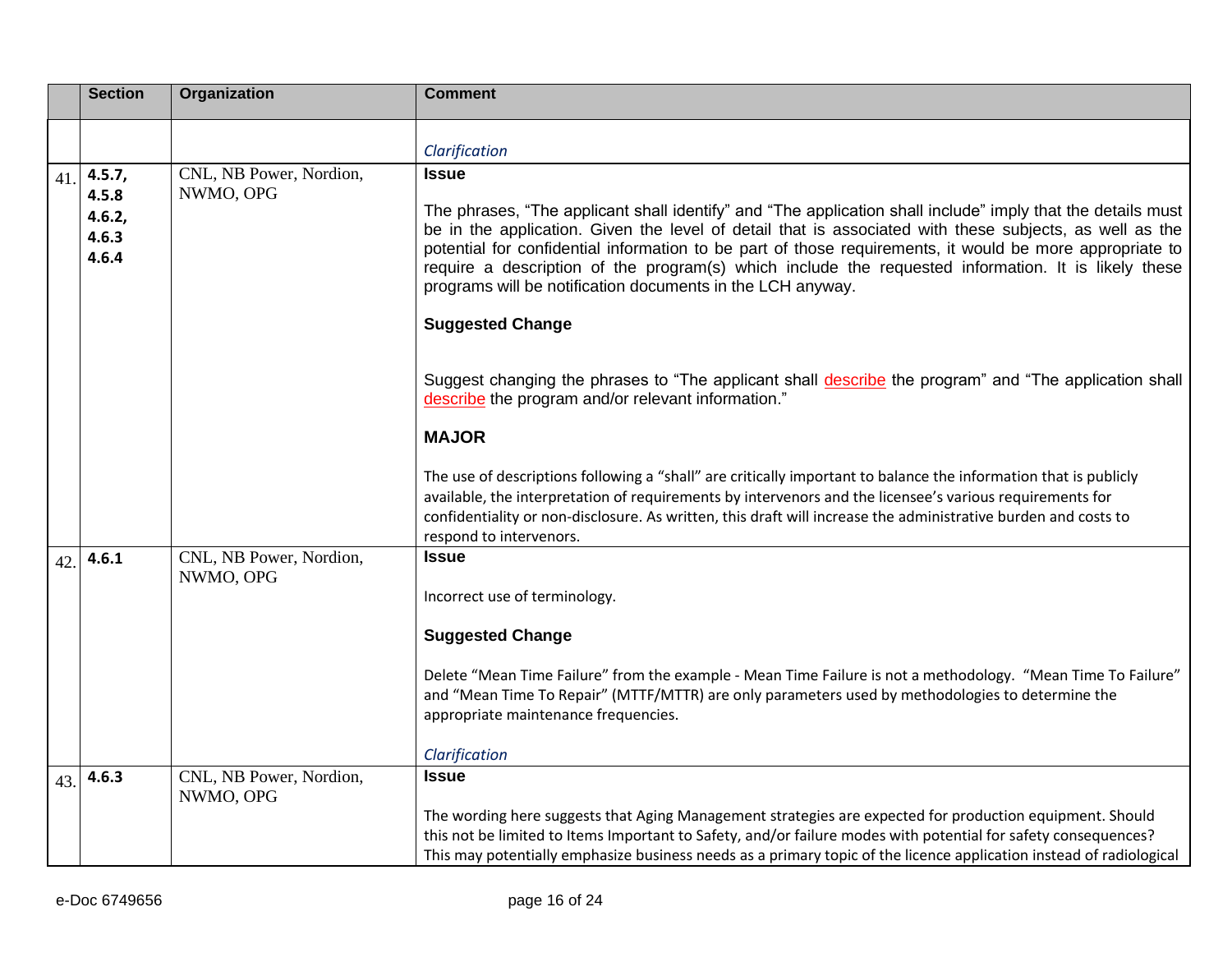|     | <b>Section</b> | Organization                         | <b>Comment</b>                                                                                                                                                                                                            |
|-----|----------------|--------------------------------------|---------------------------------------------------------------------------------------------------------------------------------------------------------------------------------------------------------------------------|
|     |                |                                      | safety.                                                                                                                                                                                                                   |
|     |                |                                      | <b>Suggested Change</b>                                                                                                                                                                                                   |
|     |                |                                      | Clarify which types of SSC are intended to be addressed by this topic                                                                                                                                                     |
|     |                |                                      | Clarification                                                                                                                                                                                                             |
| 44. | 4.6.3          | CNL, NB Power, Nordion,<br>NWMO, OPG | <b>Issue</b>                                                                                                                                                                                                              |
|     |                |                                      | Certain Class IB facilities may not require Aging Management to be a formal component of their Fitness for<br>Service-related programs in order to provide adequate, continuous nuclear safety assurance.                 |
|     |                |                                      | <b>Suggested Change</b>                                                                                                                                                                                                   |
|     |                |                                      | Change "shall" to "should" or note "if applicable" in the clause.                                                                                                                                                         |
|     |                |                                      | Clarification                                                                                                                                                                                                             |
| 45. | 4.6.4          | CNL, NB Power, Nordion,<br>NWMO, OPG | <b>Issue</b>                                                                                                                                                                                                              |
|     |                |                                      | The 3 <sup>rd</sup> paragraph includes a "shall" statement requiring a maintenance program for pressure boundary<br>components. Some licensees will not have any pressure boundary elements in SSCs pertaining to safety. |
|     |                |                                      | <b>Suggested Change</b>                                                                                                                                                                                                   |
|     |                |                                      | Add "if applicable" to the beginning of the statement.                                                                                                                                                                    |
|     |                |                                      | Clarification                                                                                                                                                                                                             |
| 46. | 4.6.4          | CNL, NB Power, Nordion,<br>NWMO, OPG | <b>Issue</b>                                                                                                                                                                                                              |
|     |                |                                      | This subsection should ensure a more systematic approach to the requirement.                                                                                                                                              |
|     |                |                                      | <b>Suggested Change</b>                                                                                                                                                                                                   |
|     |                |                                      | This subsection should be combined with 4.6.2 "Maintenance program" to sync requirements and avoid<br>repetition of information. "Inspection and testing" essentially fall under preventive maintenance.                  |
|     |                |                                      | Clarification                                                                                                                                                                                                             |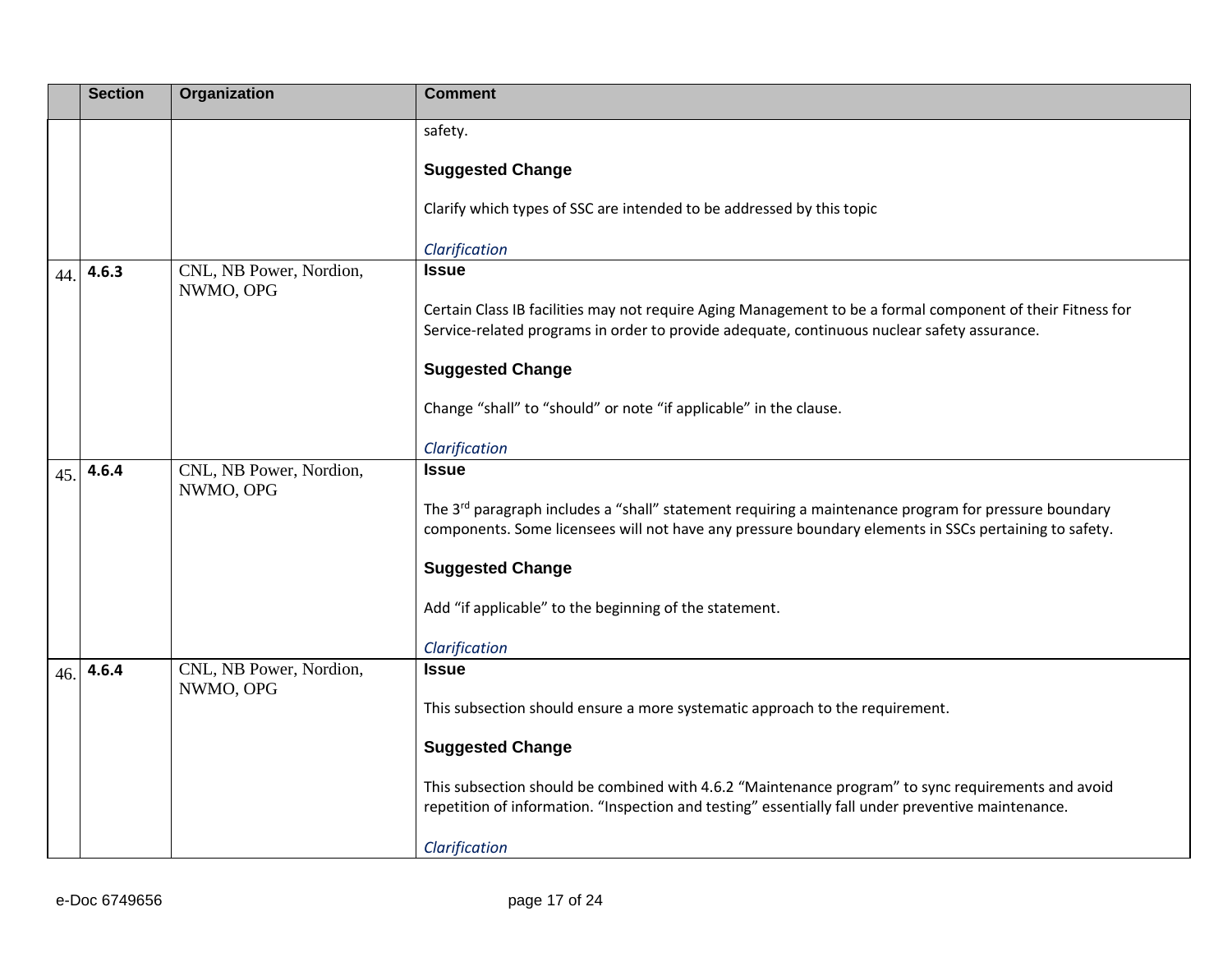|     | <b>Section</b> | Organization                         | <b>Comment</b>                                                                                                                                                                                                                                                                                                                                                                                                                                                                                                                                                                                                                                                                                                                                                                                                                                                                                                                                                                                  |
|-----|----------------|--------------------------------------|-------------------------------------------------------------------------------------------------------------------------------------------------------------------------------------------------------------------------------------------------------------------------------------------------------------------------------------------------------------------------------------------------------------------------------------------------------------------------------------------------------------------------------------------------------------------------------------------------------------------------------------------------------------------------------------------------------------------------------------------------------------------------------------------------------------------------------------------------------------------------------------------------------------------------------------------------------------------------------------------------|
| 47  | 4.7.1          | CNL, NB Power, Nordion,<br>NWMO, OPG | <b>Issue</b><br>The General Nuclear Safety and Control Regulations are worded more strongly with respect to action levels<br>needing to be included in an application. 3 (1)(f) is a "shall" statement where an applicant must include any<br>proposed action level.<br><b>Suggested Change</b><br>Align the need for proposed action levels with the regulation.<br>Clarification                                                                                                                                                                                                                                                                                                                                                                                                                                                                                                                                                                                                              |
| 48. | 4.8.2          | CNL, NB Power, Nordion,<br>NWMO, OPG | <b>Issue</b><br>This should refer to the specific regulation in the Canada Occupational Health and Safety Regulations instead of<br>the ACGIH, in order to eliminate problems if the regulation changes its requirement away from the listed values<br>from that organization.<br><b>Suggested Change</b><br>Refer to the relevant section of the COHSR instead.<br>Clarification                                                                                                                                                                                                                                                                                                                                                                                                                                                                                                                                                                                                               |
| 49. | 4.9            | CNL, NB Power, Nordion,<br>NWMO, OPG | <b>Issue</b><br>Licensees have concerns with the $2^{nd}$ bullet in the $3^{rd}$ paragraph, which says, "- account for uncertainty by keeping<br>all releases to the environment as low as reasonably achievable and apply the best available technology and<br>techniques economically available."<br>This needs to be considered in the implementation of the environmental program, but to call it out in a licence<br>application provides a higher level of emphasis that may not be appropriate. Just because another technology is<br>available doesn't mean that it should be discussed in licensing - it should be reviewed through the licensee's<br>continual improvement program. Only demonstrated non-compliances with a regulatory requirement in the<br>environment SCA should be discussed in front of the Commission.<br><b>Suggested Change</b><br>Amend the 2 <sup>nd</sup> bullet to read, "- account for uncertainty by keeping all releases to the environment as low as |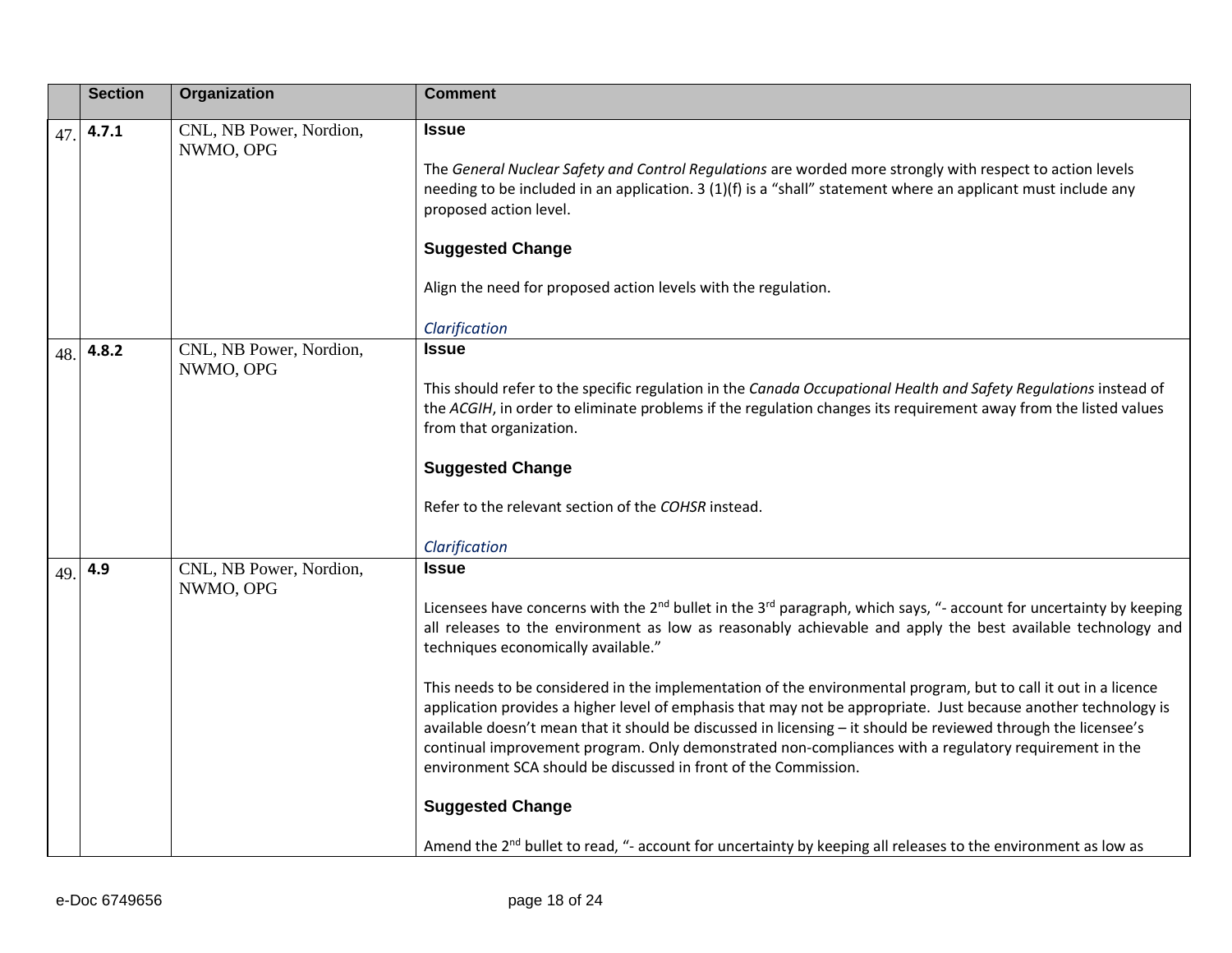|     | <b>Section</b> | Organization                         | <b>Comment</b>                                                                                                                                                                     |
|-----|----------------|--------------------------------------|------------------------------------------------------------------------------------------------------------------------------------------------------------------------------------|
|     |                |                                      | reasonably achievable and apply the best available technology and techniques economically available."                                                                              |
|     |                |                                      | <b>MAJOR</b>                                                                                                                                                                       |
|     |                |                                      | As written, this draft has the significant potential to force licensees into a capital expenditure that is not<br>warranted due to the public influence on the Commission process. |
| 50. | 4.9.2          | CNL, NB Power, Nordion,<br>NWMO, OPG | <b>Issue</b>                                                                                                                                                                       |
|     |                |                                      | The concept of effluent and emission control is described here, but monitoring should also be specifically included<br>as an "if applicable" requirement.                          |
|     |                |                                      | <b>Suggested Change</b>                                                                                                                                                            |
|     |                |                                      | Include effluent monitoring as a "should" or "if applicable" requirement.                                                                                                          |
|     |                |                                      | Clarification                                                                                                                                                                      |
| 51. | 4.9.2          | CNL, NB Power, Nordion,<br>NWMO, OPG | <b>Issue</b>                                                                                                                                                                       |
|     |                |                                      | This section refers to the development of licenced release limits and action levels per REGDOC 2.9.2, which has<br>not been issued yet.                                            |
|     |                |                                      | <b>Suggested Change</b>                                                                                                                                                            |
|     |                |                                      | Remove the reference to REGDOC 2.9.2 until it has been issued.                                                                                                                     |
|     |                |                                      | <b>MAJOR</b>                                                                                                                                                                       |
|     |                |                                      | Industry cannot be expected to implement a REGDOC that is not yet issued.                                                                                                          |
| 52. | 4.10.1         | CNL, NB Power, Nordion,<br>NWMO, OPG | <b>Issue</b>                                                                                                                                                                       |
|     |                |                                      | The 2 <sup>nd</sup> paragraph and bulleted list are not necessary, as this is already described in REGDOC-2.10.1 and thus, if                                                      |
|     |                |                                      | paragraph 1 is met, this will have been achieved. This draft should not repeat information that is already captured                                                                |
|     |                |                                      | in a referenced REGDOC that is already a requirement.                                                                                                                              |
|     |                |                                      | <b>Suggested Change</b>                                                                                                                                                            |
|     |                |                                      | Remove this unneeded paragraph.                                                                                                                                                    |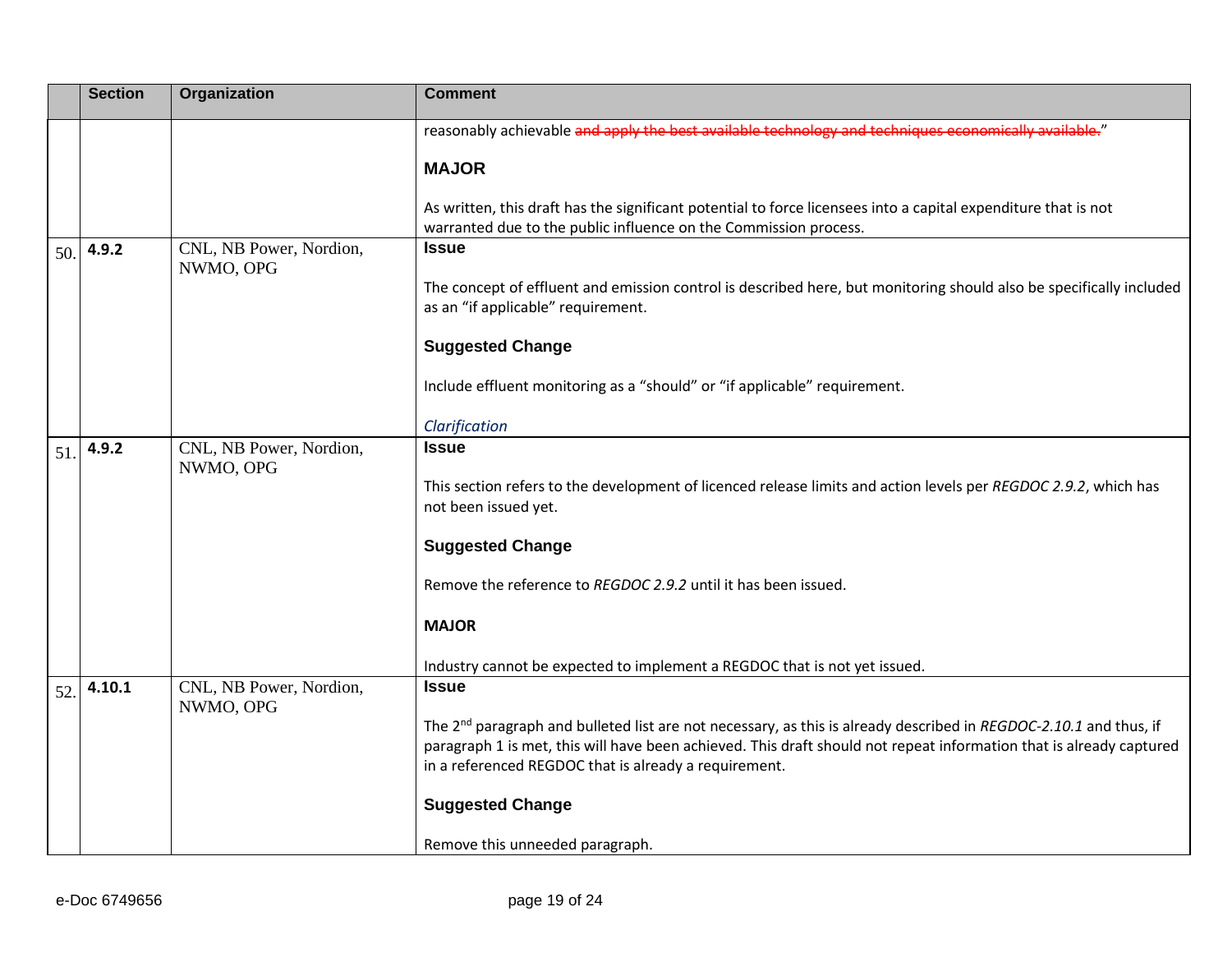|     | <b>Section</b> | Organization                         | <b>Comment</b>                                                                                                                                                                                                                                                                                                                                                                                                                                                                  |
|-----|----------------|--------------------------------------|---------------------------------------------------------------------------------------------------------------------------------------------------------------------------------------------------------------------------------------------------------------------------------------------------------------------------------------------------------------------------------------------------------------------------------------------------------------------------------|
|     |                |                                      | Clarification                                                                                                                                                                                                                                                                                                                                                                                                                                                                   |
| 53. | 4.10.1         | CNL, NB Power, Nordion,<br>NWMO, OPG | <b>Issue</b><br>Licensees seek clarity on the last paragraph, which reads, "The application should reference population studies<br>and emergency planning considerations related to the site."<br><b>Suggested Change</b><br>Clarify the meaning of "population studies."                                                                                                                                                                                                       |
|     |                |                                      | Clarification                                                                                                                                                                                                                                                                                                                                                                                                                                                                   |
| 54. | 4.10.4         | CNL, NB Power, Nordion,<br>NWMO, OPG | <b>Issue</b><br>Why would CSA N393 not be referenced here as a requirement for this category of nuclear facility? Are there<br>Class IB facilities where it is expected that CSA N393 will not form a key element of the nuclear safety<br>requirements for licensing?<br><b>Suggested Change</b><br>Add N393 as a required document for licence application for any Class IB nuclear facility, unless there are<br>expected exceptions to this.<br>Clarification               |
| 55. | 4.11.1         | CNL, NB Power, Nordion,<br>NWMO, OPG | <b>Issue</b><br>Licensees have concerns with the phrase, "The application should contain a waste management<br>program that meets the requirements of REGDOC-2.11.1." The word "contain" implies a detailed<br>program which really should be "described" at the licensing level as the program would be in the<br>licensing basis and LCH.<br><b>Suggested Change</b><br>Amend to read, "the application should describe contain a waste management program "<br>Clarification |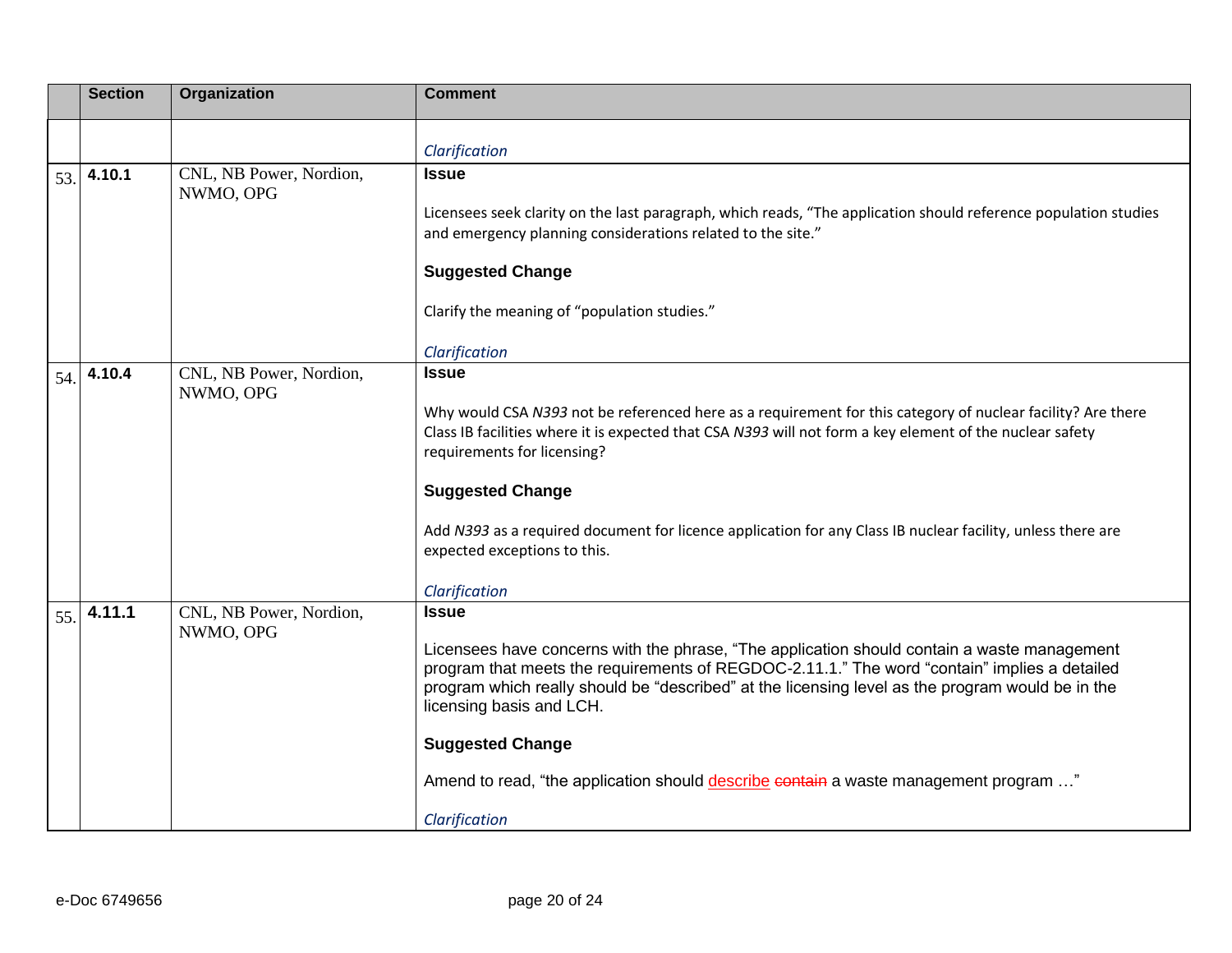|     | <b>Section</b>             | Organization                                                    | <b>Comment</b>                                                                                                                                                                                                                                                                                                                                                                                                                                                                                                                                                                                                                                                                           |
|-----|----------------------------|-----------------------------------------------------------------|------------------------------------------------------------------------------------------------------------------------------------------------------------------------------------------------------------------------------------------------------------------------------------------------------------------------------------------------------------------------------------------------------------------------------------------------------------------------------------------------------------------------------------------------------------------------------------------------------------------------------------------------------------------------------------------|
| 56. | 4.11.2<br>4.11.3<br>4.11.4 | CNL, NB Power, Nordion,<br>NWMO, OPG                            | <b>Issue</b><br>How can these clauses be "shall" statements if the previous clause is a "should" statement?<br><b>Suggested Change</b><br>For future drafts, change 4.11.2, 4.11.3 and 4.11.4 to "should" statements to align with 4.11.1.<br>Clarification                                                                                                                                                                                                                                                                                                                                                                                                                              |
| 57. | 4.11.4                     | CNL, NB Power, Nordion,<br>NWMO, OPG                            | <b>Issue</b><br>Licensees have concerns with the 1 <sup>st</sup> bullet, which reads, "- be responsible for the safe management of its<br>radioactive waste, taking into consideration the health and safety of persons, the environment and national<br>security." Licensees are responsible for safeguarding and management of nuclear materials, health and safety, but<br>not directly for national security.<br><b>Suggested Change</b><br>Amend the 1 <sup>st</sup> bullet to read, "- be responsible for the safe management of its radioactive waste, taking into<br>consideration the health and safety of persons and the environment and national security."<br>Clarification |
| 58. | 4.11.4<br>4.11.5           | CNL, NB Power, Nordion,<br>NWMO, OPG<br>CNL, NB Power, Nordion, | <b>Issue</b><br>Inventory of waste is not included here.<br><b>Suggested Change</b><br>Further to the previous comment regarding subsection 3.2.5, waste inventory is required in an<br>application, according to the regulations, so should be required in this document somewhere. This has<br>come up in recent licensing activity due to intervenor comments.<br><b>MAJOR</b><br>Intervenor submissions impose administrative and cost implications for licensees and documents.<br><b>Issue</b>                                                                                                                                                                                     |
| 59. | 5.3.2                      | NWMO, OPG                                                       | Text should be added to say the PDP is for developing the financial guarantee and does not constitute a decision                                                                                                                                                                                                                                                                                                                                                                                                                                                                                                                                                                         |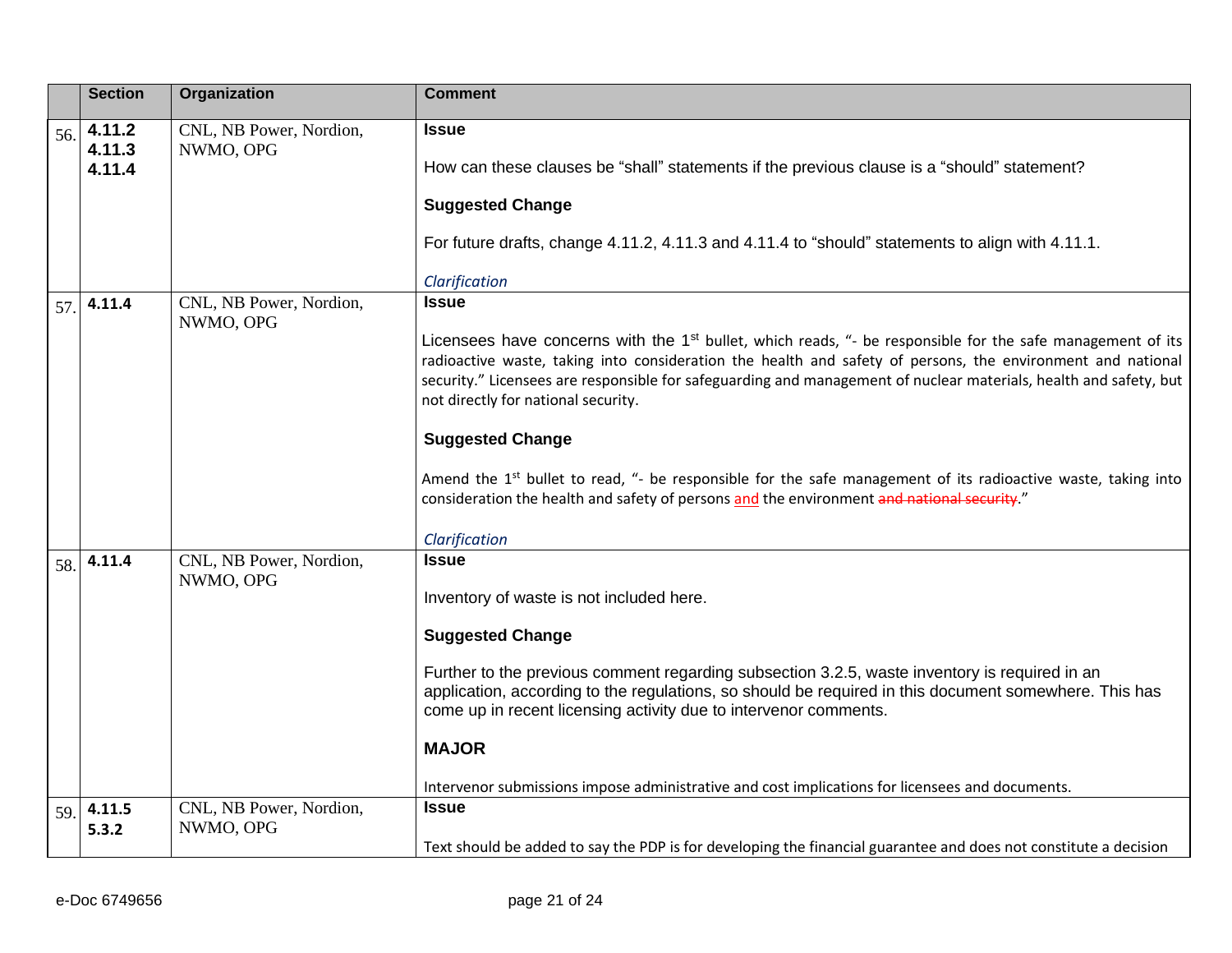|     | <b>Section</b>   | Organization                         | <b>Comment</b>                                                                                                                                                                                                                                           |
|-----|------------------|--------------------------------------|----------------------------------------------------------------------------------------------------------------------------------------------------------------------------------------------------------------------------------------------------------|
|     |                  |                                      | on the future decommissioning activity. This needs to be communicated as much as possible to the public<br>because it is poorly understood and requires repeated clarification during Commission meetings and hearings.                                  |
|     |                  |                                      | <b>Suggested Change</b>                                                                                                                                                                                                                                  |
|     |                  |                                      | The financial guarantees section should also provide linkage to the PDP section.                                                                                                                                                                         |
|     |                  |                                      | Clarification                                                                                                                                                                                                                                            |
| 60. | 4.12.2<br>4.12.3 | CNL, NB Power, Nordion,<br>NWMO, OPG | <b>Issue</b>                                                                                                                                                                                                                                             |
|     | 4.12.4           |                                      | There appears to be a conflict between requirements in these subsections. Also, the information associated with<br>security is typically prescribed, which makes it impossible to include in a document going into the public domain.                    |
|     |                  |                                      | <b>Suggested Change</b>                                                                                                                                                                                                                                  |
|     |                  |                                      | The draft should be changed to include affirmation that the security plan for the facility includes the<br>requirements. Some of the requested information (i.e. duties of security officers) is prescribed<br>information and should be treated as such |
|     |                  |                                      | <b>MAJOR</b>                                                                                                                                                                                                                                             |
|     |                  |                                      | As written, this creates regulatory uncertainty and the risk of prescribed information being released to the public.                                                                                                                                     |
| 61. | 4.12.5           | CNL, NB Power, Nordion,<br>NWMO, OPG | <b>Issue</b>                                                                                                                                                                                                                                             |
|     |                  |                                      | The final bullet: "- lifecycle approach to cyber assets" - in unclear.                                                                                                                                                                                   |
|     |                  |                                      | <b>Suggested Change</b>                                                                                                                                                                                                                                  |
|     |                  |                                      | Amend to read, "lifecycle approach to cyber essential assets" (ex. as per CSA N290.7)                                                                                                                                                                    |
|     |                  |                                      | Clarification                                                                                                                                                                                                                                            |
| 62. | 4.13             | CNL, NB Power, Nordion,<br>NWMO, OPG | <b>Issue</b>                                                                                                                                                                                                                                             |
|     |                  |                                      | Many "shall" statements in this section seem to assume that safeguard-covered materials are used at all Class IB<br>facilities. This is not necessarily the case.                                                                                        |
|     |                  |                                      | <b>Suggested Change</b>                                                                                                                                                                                                                                  |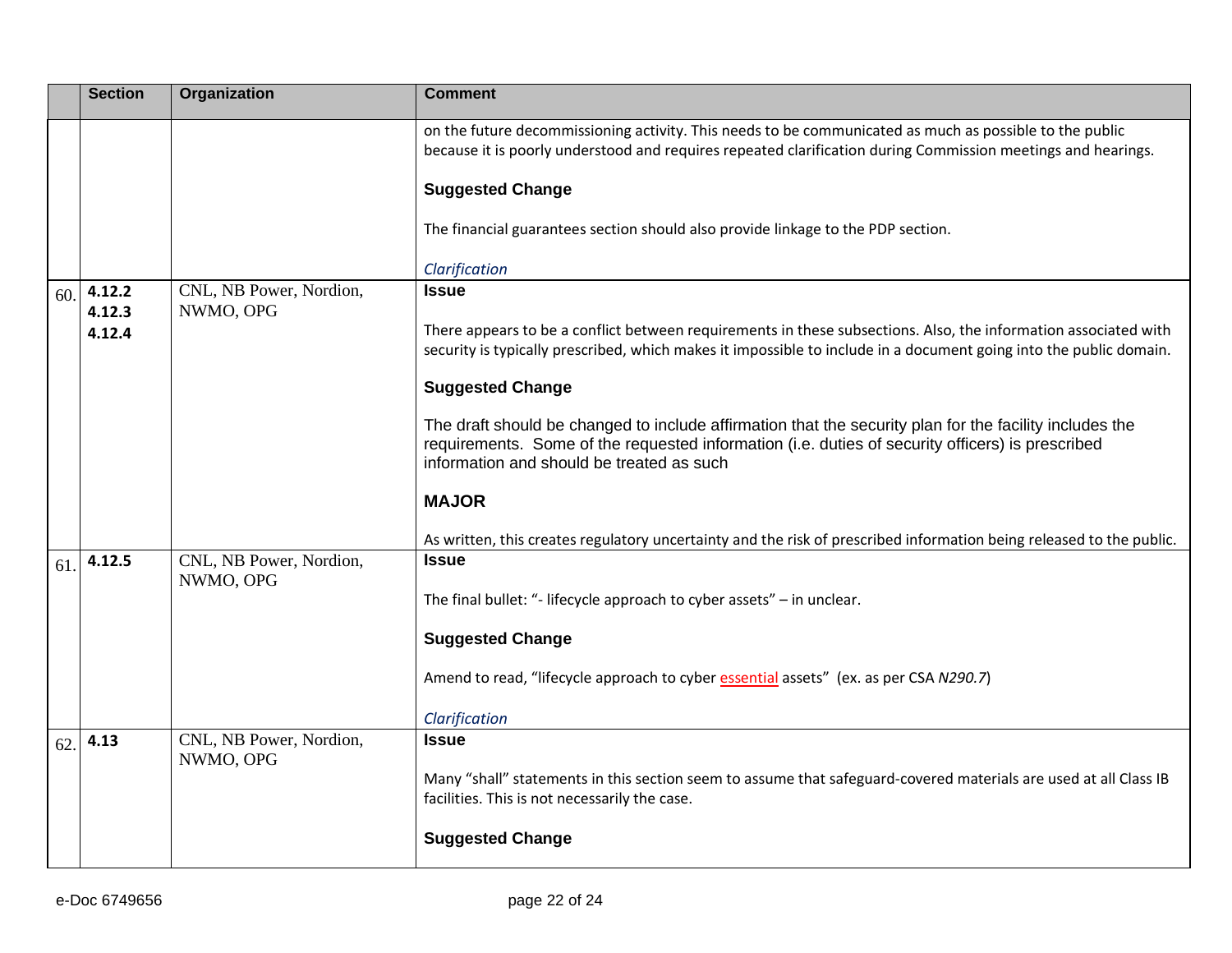|     | <b>Section</b>       | Organization                         | <b>Comment</b>                                                                                                                                                                                                                                                                                                                                                                                                                                          |
|-----|----------------------|--------------------------------------|---------------------------------------------------------------------------------------------------------------------------------------------------------------------------------------------------------------------------------------------------------------------------------------------------------------------------------------------------------------------------------------------------------------------------------------------------------|
|     |                      |                                      | Add "if applicable" statements in this section.                                                                                                                                                                                                                                                                                                                                                                                                         |
|     |                      |                                      | Clarification                                                                                                                                                                                                                                                                                                                                                                                                                                           |
| 63. | 4.13.1               | CNL, NB Power, Nordion,<br>NWMO, OPG | <b>Issue</b><br>Licensees seek clarity for the sentence, "The CNSC encourages applicants to submit the completed questionnaire<br>early, particularly for novel technologies where safeguards measures have not yet been developed." Can "early"<br>be defined? How should this be performed? Is a partially completed questionnaire appropriate? What type of<br>records should be shared or submitted, and in what format?<br><b>Suggested Change</b> |
|     |                      |                                      | Please clarify these questions for future drafts.                                                                                                                                                                                                                                                                                                                                                                                                       |
|     |                      |                                      | Clarification                                                                                                                                                                                                                                                                                                                                                                                                                                           |
| 64. | 4.14.1               | CNL, NB Power, Nordion,<br>NWMO, OPG | <b>Issue</b><br>What is meant by "all shipping packages?"<br><b>Suggested Change</b>                                                                                                                                                                                                                                                                                                                                                                    |
|     |                      |                                      | CNSC staff is asked to clarify if this intended to apply to devices/containers used for moving material within the<br>same building or nuclear facility? As written, this creates the potential to misapply expectations and<br>requirements.<br>Clarification                                                                                                                                                                                          |
| 65. | <b>Appendix</b><br>A | CNL, NB Power, Nordion,<br>NWMO, OPG | <b>Issue</b><br>This draft uses incorrect terminology (Appendix title, Table A1 title, and Table A1 second column)                                                                                                                                                                                                                                                                                                                                      |
|     |                      |                                      | <b>Suggested Change</b>                                                                                                                                                                                                                                                                                                                                                                                                                                 |
|     |                      |                                      | For future drafts, replace the word "Clause" with "Provision."<br>"Provision" is used for legislation, and "clause" is used in contracts and treaties.                                                                                                                                                                                                                                                                                                  |
|     |                      |                                      | Clarification                                                                                                                                                                                                                                                                                                                                                                                                                                           |